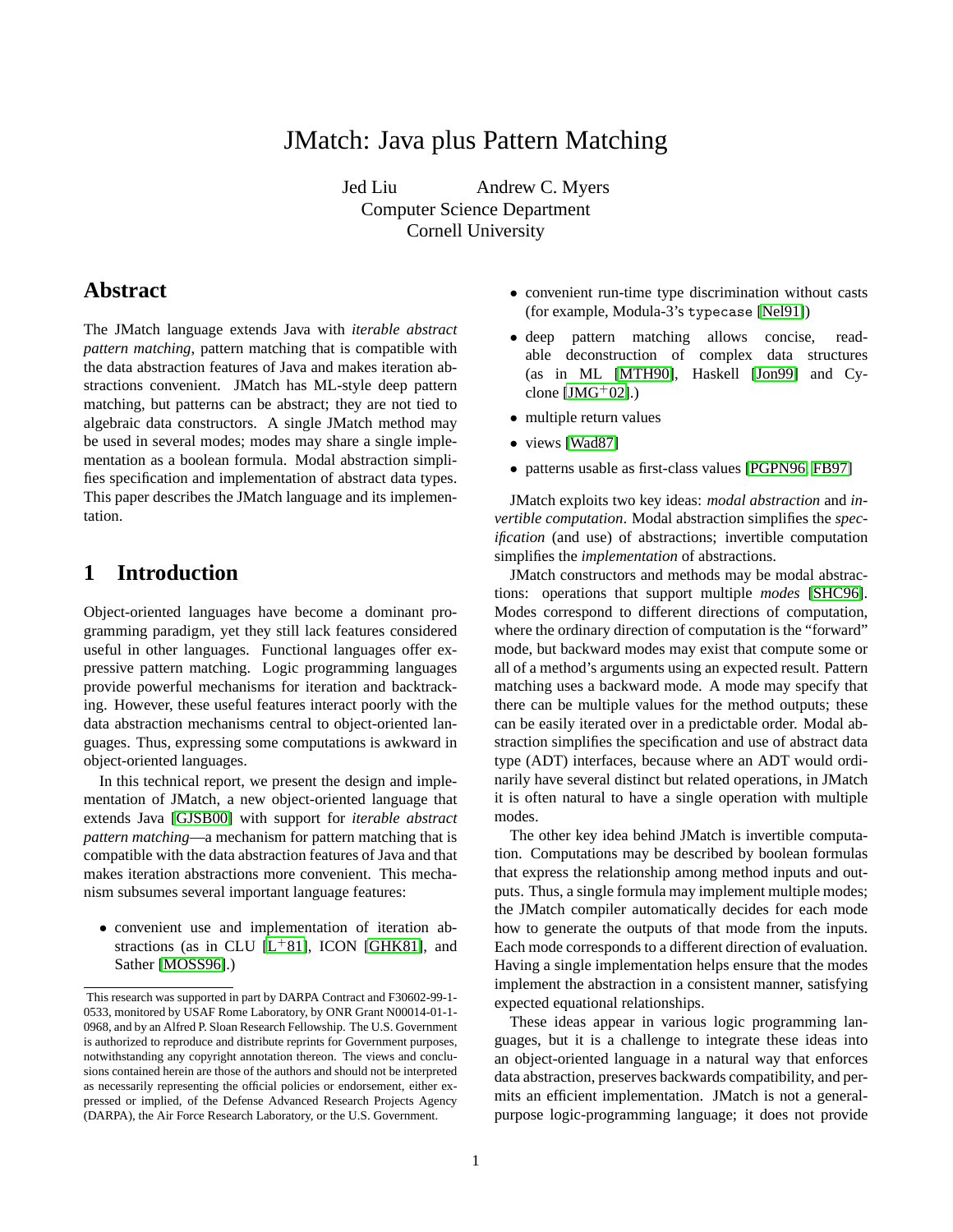the full power of unification over logic variables. This choice facilitates an efficient implementation. However, JMatch does provide more expressive pattern matching than logicprogramming, along with modal abstractions that are firstclass values (objects).

Although JMatch extends Java, little in this technical report is specific to Java. The ideas in JMatch could easily be applied to other garbage-collected object-oriented languages such as C# [\[Mic01\]](#page-12-8) or Modula-3 [\[Nel91\]](#page-13-0).

A prototype compiler for JMatch is available for download. It is built using the Polyglot extensible Java compiler framework [\[NCM02\]](#page-12-9), which supports source-to-source translation into Java.

This technical report is an expanded version of an earlier paper, including more examples and a more detailed description of the syntax and semantics of JMatch. The rest of the technical report is structured as follows. Section [2](#page-1-0) provides an overview of the JMatch programming language. Section [3](#page-6-0) gives examples of common programming idioms that JMatch supports clearly and concisely. Section [4](#page-8-0) describes static checking of JMatch, including type checking, multiplicity checking, and static mode selection. Section [5](#page-10-0) describes the implementation of the prototype compiler. Section [6](#page-10-1) discusses related work. Section [7](#page-11-0) summarizes and concludes with a discussion of useful extensions to JMatch.

Appendices [A](#page-13-4)[–C](#page-17-0) give a semantics for JMatch as a translation to Java. This semantics includes support for *interruptible iterators*,which is not described in this technical report, though it is described elsewhere [\[LM05\]](#page-12-10). The specific constructs include interrupts and interrupt handlers.

## <span id="page-1-0"></span>**2 Overview of JMatch**

JMatch provides convenient specification and implementation of computations that may be evaluated in more than one direction, by extending expressions to *formulas* and *patterns*. Named abstractions can be defined for formulas and patterns; these abstractions are called *predicate methods*, *pattern methods*, and *pattern constructors*. JMatch extends the meaning of some existing Java statements and expressions, and adds some new forms. It is backwards compatible with Java.

## **2.1 Formulas**

Syntactically, a JMatch formula is similar to a Java expression of boolean type, but where a Java expression would permit a subexpression of type  $T$ , a formula may include a variable declaration with type  $T$ . For example, the expression 2 + int  $x == 5$  is a formula that is satisfied when x is bound to 3.

JMatch has a let statement that tries to satisfy a formula, binding new variables as necessary. For example, the statement let  $2 + \text{int } x == 5$ ; causes x to be bound to 3 in subsequent code (unless it is later reassigned). If there is no satisfying assignment, an exception is raised. To prevent an exception, an if statement may be used instead. The conditional may be any formula with at most one solution. If there is a satisfying assignment, it is in scope in the "then" clause; if there is no satisfying assignment, the "else" clause is executed but the declared variables are not in scope. For example, the following code assigns y to an array index such that  $a[y]$  is nonzero (the single restricts it to the first such array index), or to  $-1$  if there is no such index:

```
int y;
if (single(a[int i] != 0)) y = i;
else y = -1;
```
A formula may contain free variables in addition to the variables it declares. The formula expresses a relation among its various variables; in general it can be evaluated in several modes. For a given mode of evaluation these variables are either *knowns* or *unknowns*. In the *forward mode*, all variables, including bound variables, are knowns, and the formula is evaluated as a boolean expression. In backward modes, some variables are unknowns and satisfying assignments are sought for them. If JMatch can construct an algorithm to find satisfying assignments given a particular set of knowns, the formula is *solvable* in that mode. A formula with no satisfying assignments is considered solvable as long as JMatch can construct an algorithm to determine this.

For example, the formula  $a[i] == 0$  is solvable if the variable *i* is an unknown, but not if the variable a is an unknown. The modes of the array index operator [ ] do not include any that solve for the array, because those modes would be largely useless (and inefficient).

Some formulas have multiple satisfying assignments; the JMatch foreach statement can be used to iterate through these assignments. For example, the following code adds the indices of all the non-zero elements of an array:

foreach(a[int i]  $!= 0$ ) n  $+=$  i;

In formulas, the single equals sign (=) is overloaded to mean equality rather than assignment, while preserving backwards compatibility with Java. The symbol = corresponds to semantic equality in Java (that is, the equals method of class Object). Formulas may use either pointer equality  $(==)$  or semantic equality  $(=)$ ; the difference between the two is observable only when an equation is evaluated in forward mode, where the Java equals method is used to evaluate =. Otherwise an equation is satisfied by making one side of the equation pointer-equal to the other—and therefore also semantically equal. Because semantic equality is usually the right choice for JMatch programs, concise syntax is important. The other Java meanings for the symbol = are initialization and assignment, which can be thought of as ways to satisfy an equation.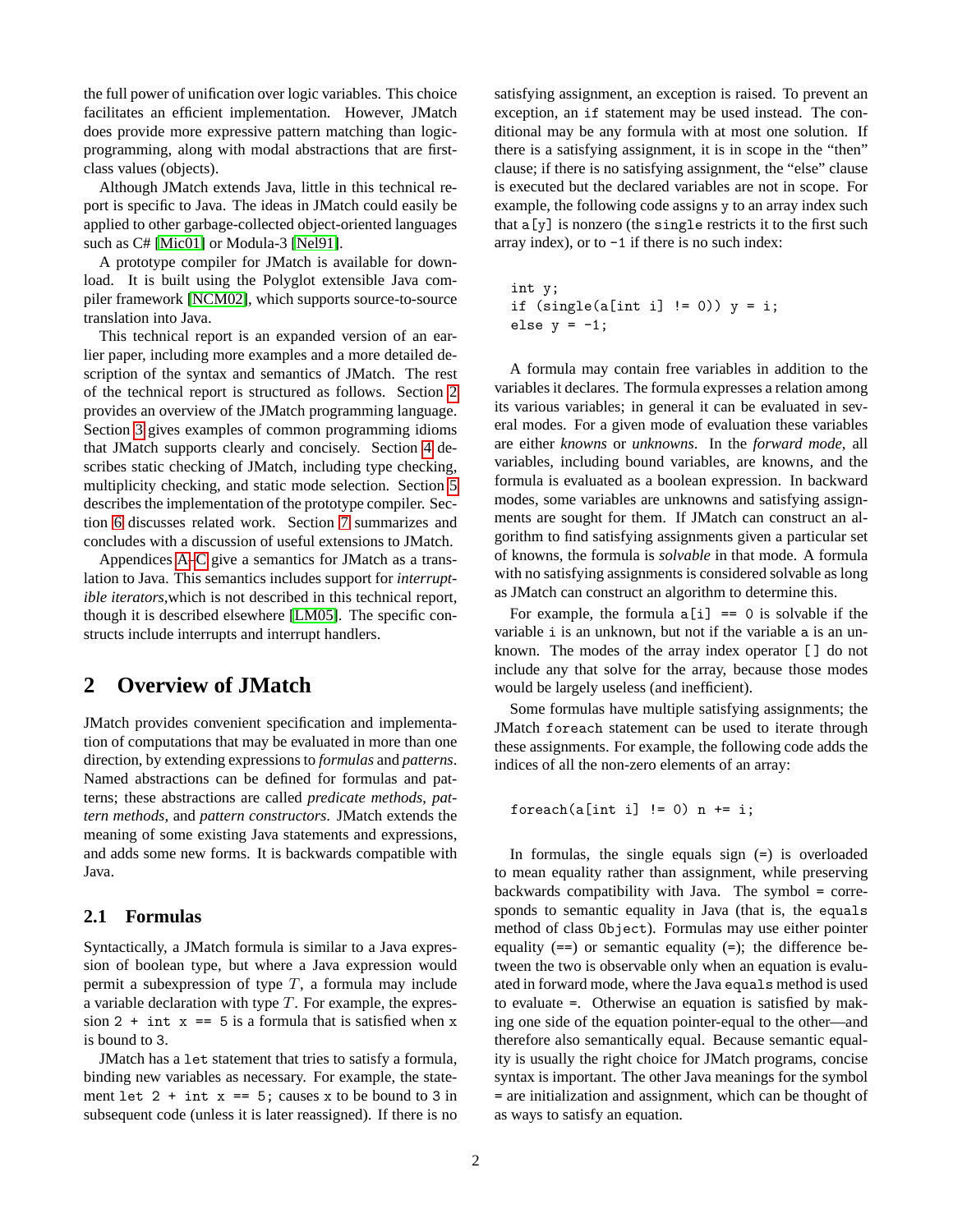## **2.2 Patterns**

A pattern is a Java expression of non-boolean type except that it may contain variable declarations, just like a formula. In its forward mode, in which all its variables are knowns, a pattern is evaluated directly as the corresponding Java expression. In its backward modes, the value of the pattern is a known, and this value is used to reconstruct some or all of the variables used in the pattern. In the example above, the subexpression  $2 + \text{int } x$  is a pattern with type int, and given that its value is known to be 5, JMatch can determine  $x = 3$ . Inversion of addition is possible because the addition operator supports the necessary computational mode; not all binary operators support this mode. Another pattern is the expression a[int i]. Given a value v to match against, this pattern iterates over the array a finding all indices i such that  $v = a[i]$ . There may be many assignments that make a pattern equal to the matched value. When JMatch knows how to find such assignments, the pattern is *matchable* in that mode. A pattern p is matchable if the equation  $p = v$  is solvable for any value v.

The Java switch statement is extended to support general pattern matching. Each of the case arms of a switch statement may provide a pattern; the first arm whose pattern matches the tested value is executed.

The simplest pattern is a variable name. If the type checker cannot statically determine that the value being matched against a variable has the same type, a dynamic type test is inserted and the pattern is matched only if the test succeeds. Thus, a typecase statement [\[Nel91\]](#page-13-0) can be concisely expressed as a switch statement:

```
Vehicle v; ...
switch (v) {
    case Car c: ...
    case Truck t: ...
    case Airplane a: ...
}
```
For the purpose of pattern matching there is no difference between a variable declaration and a variable by itself; however, the first use of the variable must be a declaration.

#### **2.3 Pattern constructors**

One way to define new patterns is *pattern constructors*, which support conventional pattern matching, with some increase in expressiveness. For example, a simple linked list (a "cons cell", really) naturally accommodates a pattern constructor:

```
public class List implements Collection {
    Object head;
    List tail;
    public List(Object h, List t)
      returns(h, t) (
        head = h & tail = t
      )
    ...
}
```
This constructor differs in two ways from the corresponding Java constructor whose body would read {head = h; tail = t; }. First, the mode clause returns $(h, t)$  indicates that in addition to the implicit forward mode in which the constructor makes a new object, the constructor also supports a mode in which the result object is a known and the arguments h and t are unknowns. It is this backward mode that is used for pattern matching. Second, the body of the constructor is a simple formula (surrounded by parentheses rather than by braces) that implements both modes at once. Satisfying assignments to head and tail will build the object; satisfying assignments to h and t will deconstruct it.

For example, this pattern constructor can be applied in ways that will be familiar to ML programmers:

```
List l;
```

```
...
switch (l) {
    case List(Integer x,
           List(Integer y, List rest)):
      ...
    default:
       ...
}
```
The switch statement extracts the first two elements of the list into variables x and y and executes the subsequent statements. The variable rest is bound to the rest of the list. If the list contains zero or one elements, the default case executes with no additional variables in scope. Even for this simple example, the equivalent Java code is awkward and less clear. In the code shown, the constructor invocations do not use the new keyword; the use of new is optional.

The List pattern constructor also matches against subclasses of List; in that case it inverts the construction of only the List part of the object.

It is also possible to match several values simultaneously:

```
List 11, 12; ...
switch (l1, l2) {
    case List(Integer x,
           List(Integer y, List rest)),
         List(y, -):
      ...
    default:
      ...
}
```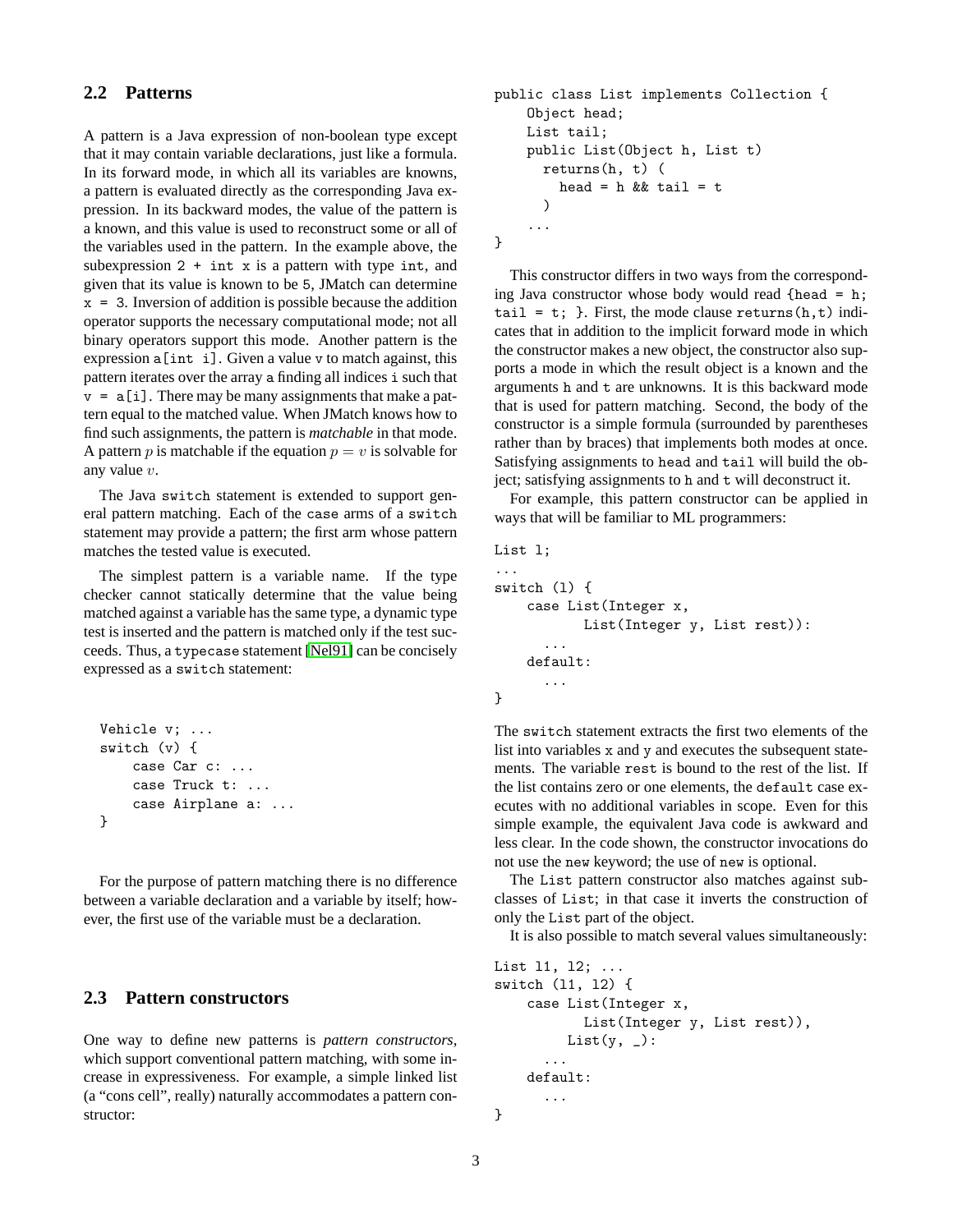The first case executes if the list l1 has at least two elements, and the head of list l2 exists and is an Integer equal to the second element of 11. The remainder of 12 is matched using the wildcard pattern "\_".

In this example of a pattern constructor, the constructor arguments and the fields correspond directly, but this need not be the case. More complex formulas can be used to implement views as proposed by Wadler [\[Wad87\]](#page-13-1) (see Section [3.5\)](#page-7-0).

The example above implements the constructor using a formula, but backwards compatibility is maintained; a constructor can be written using the usual Java syntax.

## **2.4 Methods and modal abstraction**

The language features described so far subsume ML pattern matching, with the added power of invertible boolean formulas. JMatch goes further; pattern matching coexists with abstract data types and subtyping, and it supports iteration.

Methods with boolean return type are *predicate methods* that define a named abstraction for a boolean formula. The forward mode of a predicate method expects that all arguments are known and executes the method normally. In backward modes, satisfying assignments to some or all of the method arguments are sought. Assuming that the various method modes are implemented consistently, the corresponding forward invocation using these satisfying assignments would have the result true.

Predicate methods with multiple modes can make ADT specifications more concise. For example, in the Java Collections framework the Collection interface declares separate methods for finding all elements and for checking if a given object is an element:

```
boolean contains(Object o);
Iterator iterator();
```
In any correct Java implementation, there is an equational relationship between the two operations: any object x produced by the iterator object satisfies contains $(x)$ , and any object satisfying contains $(x)$  is eventually generated by the iterator. When writing the specification for Collection, the specifier must describe this relationship so implementers can do their job correctly.

By contrast, a JMatch interface can describe both operations with one declaration:

```
boolean contains(Object o) iterates(o);
```
This declaration specifies two modes: an implicit forward mode in which membership is being tested for a particular object o, and a backward mode declared by iterates(o), which iterates over all contained objects. The equational relationship is captured simply by the fact that these are modes of the same method.

An interface method signature may declare zero or more additional modes that the method implements, beyond the default, forward mode. A mode returns $(x_1, \ldots, x_n)$ , where  $x_1, \ldots, x_n$  are argument variable names, declares a mode that generates a satisfying assignment for the named variables. A mode iterates  $(x_1, \ldots, x_n)$  means that the method iterates over a *set* of satisfying assignments to the named variables.

Invocations of predicate methods may appear in formulas. The following code iterates over the Collection c, finding all elements that are lists whose first element is a green truck; the loop body executes once for each element, with the variable t bound to the Truck object.

```
foreach (c.contains(List(Truck t, _)) &&
         t.color() = GREEN)System.out.println(t.model());
```
## **2.5 Implementing methods**

A linked list is a simple way to implement the Collection interface. Consider the linked list example again, where the contains method is no longer elided:

```
public class List implements Collection {
    Object head; List tail;
    public List(Object h, List t) returns(h, t) ...
    public boolean contains(Object o) iterates(o) (
        o = head || tail. contains (o))
}
```
As with constructors, multiple modes of a method may be implemented by a formula instead of a Java statement block. Here, the formula implements both modes of contains. In the forward mode there are no unknowns; in the backward mode the only unknown is o, as the clause iterates(o) indicates.

In the backward mode, the disjunction signals the presence of iteration. The two subformulas separated by  $||$  define two different ways to satisfy the formula; both will be explored to find satisfying assignments for o.

The modes of a method may be implemented by separate formulas or by ordinary Java statements, which is useful when no single boolean formula is solvable for all modes, or it leads to inefficient code. For example, the following code separately implements the two modes of contains:

```
public boolean contains(Object o) {
    if (o.equals(head)) return true;
    return tail.contains(o);
} iterates(o) {
    o = head;yield;
    foreach (tail.contains(Object tmp)) {
        o = \text{tmp};yield;
    }
}
```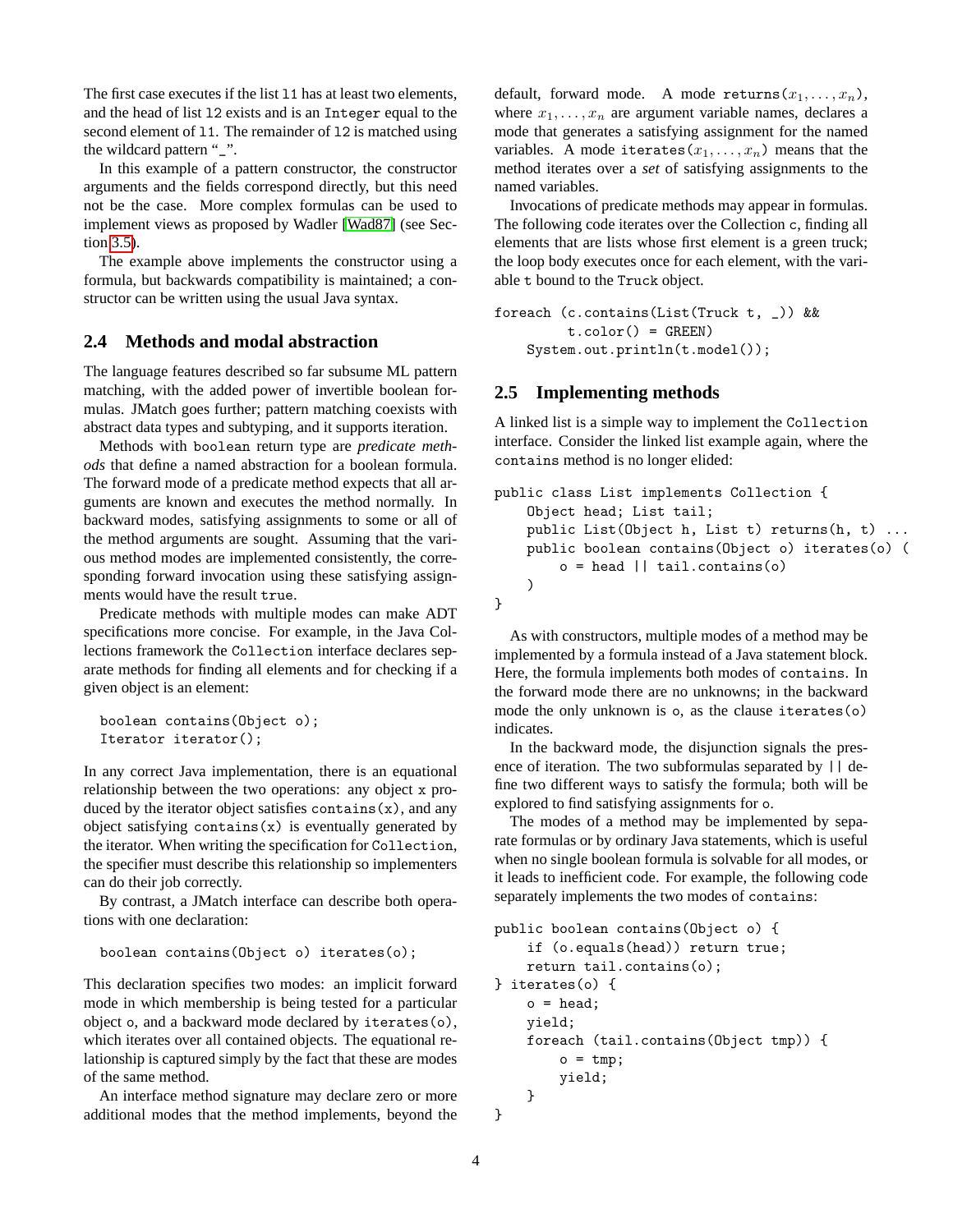For backward modes, results are returned from the method by the yield statement rather than by return. The yield statement transfers control back to the iterating context, passing the current values of the unknowns. While this code is longer and no faster than the formula above, it is simpler than the code of the corresponding Java iterator object. The reason is that iterator objects must capture the state of iteration so they can restart the iteration computation whenever a new value is requested. In this example, the state of the iteration is implicitly captured by the position of the yield statement and the local variables; restarting the iteration is automatic. In essence, iteration requires the expressive power of coroutines [\[Con63,](#page-12-11) L<sup>+</sup>[81,](#page-12-1) [GHK81\]](#page-12-2). Implementing iterator objects requires coding in continuation-passing style (CPS) to obtain this power [\[HFW86\]](#page-12-12), which is awkward and errorprone [\[MOSS96\]](#page-12-3). The JMatch implementation performs a CPS conversion behind the scenes (see Section [5\)](#page-10-0).

## <span id="page-4-1"></span>**2.6 Pattern methods**

JMatch methods whose return type is not boolean are *pattern methods* whose result may be matched against other values if the appropriate mode is implemented. Pattern methods provide the ability to deconstruct values even more abstractly than pattern constructors do, because a pattern method declared in an interface can be implemented in different ways in the classes that implement the interface.

For example, many data structure libraries contain several implementations of trees (e.g., binary search trees, red-black trees, AVL trees). When writing a generic tree-walking algorithm it may be useful to pattern-match on tree nodes to extract left and right children, perhaps deep in the tree. This would not be possible in most languages with pattern matching (such as ML or Haskell) because patterns are built from constructors, and thus cannot apply to different types. An abstract data type is implemented in these languages by hiding the actual type of the ADT values; however, this prevents any pattern matching from being performed on the ADT values. Thus, pattern matching is typically incompatible with data abstraction.

By contrast, in JMatch it is possible to declare pattern methods in an interface such as the Tree interface shown on the left side of Figure [1.](#page-5-0) As shown in the figure, these pattern methods can then be used to match the structure of the tree, without knowledge of the actual Tree implementation being matched.

An implementation of the pattern methods node and empty for a red-black tree is shown on the right side of Figure [1.](#page-5-0) Here there are two classes implementing red-black trees. For efficiency there is only one instance of the empty class, called theEmptyTree. The node and empty pattern methods are only intended to be invoked in the backwards mode for pattern-matching purposes. Thus, the ordinary forward mode is implemented by the unsatisfiable formula false.

```
class List {
  Object head; List tail;
  static List append(List prefix, Object last)
    returns(prefix, last) (
      prefix = null & // single element
      result = List(last, null)
    else // multiple elements
      prefix = List(Object head, List ptail) &&
      result = List(head, append(ptail, last))
    \lambda}
List l; ...
switch(l) {
  case List.append(List.append(_, Object o1),
                   Object o2):
        ...
}
```
<span id="page-4-0"></span>

As this example suggests, the rule for resolving method invocations is slightly different for JMatch. A non-static pattern method  $m$  of class  $T$  can be invoked using the syntax  $T.m$ , in which case the receiver of the method is the object being matched. JMatch has a pattern operator as; the pattern  $(P_1$  as  $P_2$ ) matches a value if both  $P_1$  and  $P_2$ match it. A pattern  $T \cdot m$  () is syntactic sugar for the pattern  $(T \, y \text{ as } y.m() )$  where y is fresh.

Within a pattern method there is a special variable result that represents the result of the method call. Mode declarations may mention result to indicate that the result of the method call is an unknown. In the default, forward mode the only unknown is the variable result. During the method calls shown in Figure [1,](#page-5-0) the variable result will be bound to the same object as the method receiver this. This need not be true if the pattern method is invoked on some object other than the result—which allows the receiver object to be used as a first-class pattern. (The expression this is always a known in non-static methods.)

Figure [2](#page-4-0) shows an example of a static pattern method; append appends an element to the list in the forward direction but inverts this operation in the backward direction, splitting a list into its last element and a prefix list. In this version of List, empty lists are represented by null. The append method is static so that it can be invoked on empty lists. The switch statement shows that pattern matching can extract the last two elements of a list.

This example uses a disjunctive logical connective, else, which behaves like || except that the right-hand disjunct generates solutions only if the left-hand disjunct has not. An else disjunction does not by itself generate multiple solutions in backward modes; both else and || are short-circuit operators in the forward mode where the proposed solution to the formula is already known.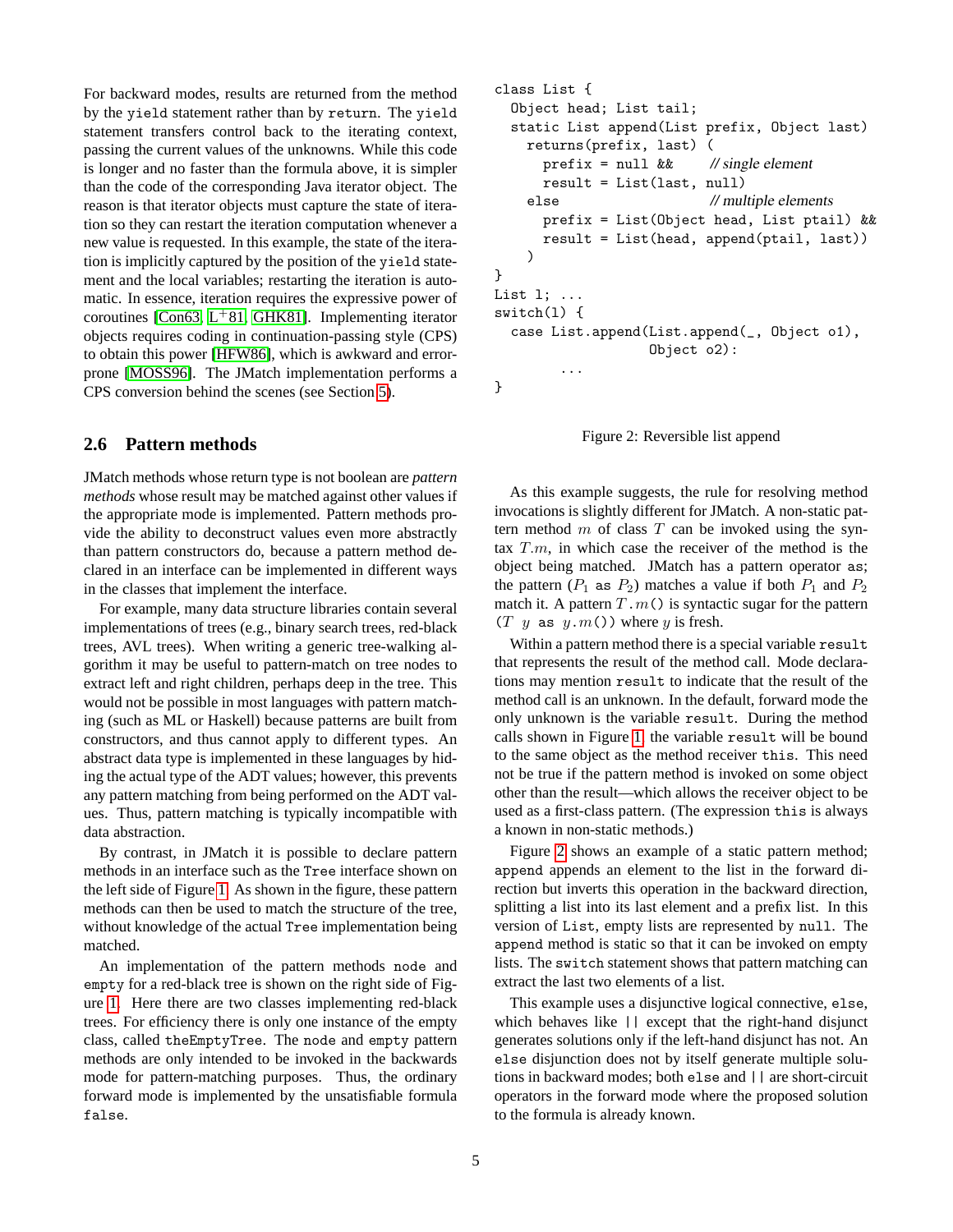

<span id="page-5-0"></span>Figure 1: Deep abstract pattern matching

This example also demonstrates reordering of conjuncts in different modes. The algorithm for ordering conjuncts is simple: JMatch solves one conjunct at a time, and always picks the leftmost solvable conjunct to work on. This rule makes the order of evaluation easy to predict, which is important if conjuncts have side effects. While JMatch tends to encourage a functional programming style, it does not attempt to guarantee that formulas are free of side-effects, because side-effects are often useful.

In this example, in the backward mode the first conjunct is not initially solvable, so the conjuncts are evaluated in reverse order—in the multiple-element case, result is first broken into its parts, then the prefix of its tail is extracted (recursively using the append method), and finally the new prefix is constructed.

Pattern methods and pattern constructors obey similar rules; the main difference is that when result is an unknown in a pattern constructor, the variable result is automatically bound to a new object of the appropriate type, and its fields are exposed as variables to be solved. The listreversal example shows that pattern methods can construct and deconstruct objects too.

#### **2.7 Built-in patterns**

Many of the built-in Java operators are extended in JMatch to support additional modes. As mentioned earlier, the array index operator [] supports new modes that are easy to specify if we consider the operator on the type T[] (array of T) as a method named operator  $[]$  after the  $C++$  idiom:

```
static T operator[](T[] array, int index)
  iterates(index, result)
```
That is, an array has the ability to automatically iterate over its indices and provide the associated elements. Note that other than the convenient syntax of array indexing and the type parameterization that arrays provide, there is no special magic here; it is easy to write code using the yield statement to implement this signature, as well as for the other built-in extensions.

The arithmetic operations  $+$  and  $-$  are also able to solve for either of their arguments given the result. In Java, the operator + also concatenates strings. In JMatch the concatenation can be inverted to match prefixes or suffixes; all possible matching prefix/suffix pairs can also be iterated over.

Within formulas, relational expressions are extended to support a chain of relational comparisons. Certain integer inequalities are treated as built-in iterators: formulas of the form  $(a_1 \rho_1 a_2 \rho_2 \ldots \rho_{n-1} a_n)$ , where  $a_1$  and  $a_n$  are solvable, and all of the  $\rho_i$  are either < or <= (or else all > or >=). These formulas are solved by iteration over the appropriate range of integers between  $a_1$  and  $a_n$ . If < or <=, the iteration ascends, otherwise it descends. For example, the following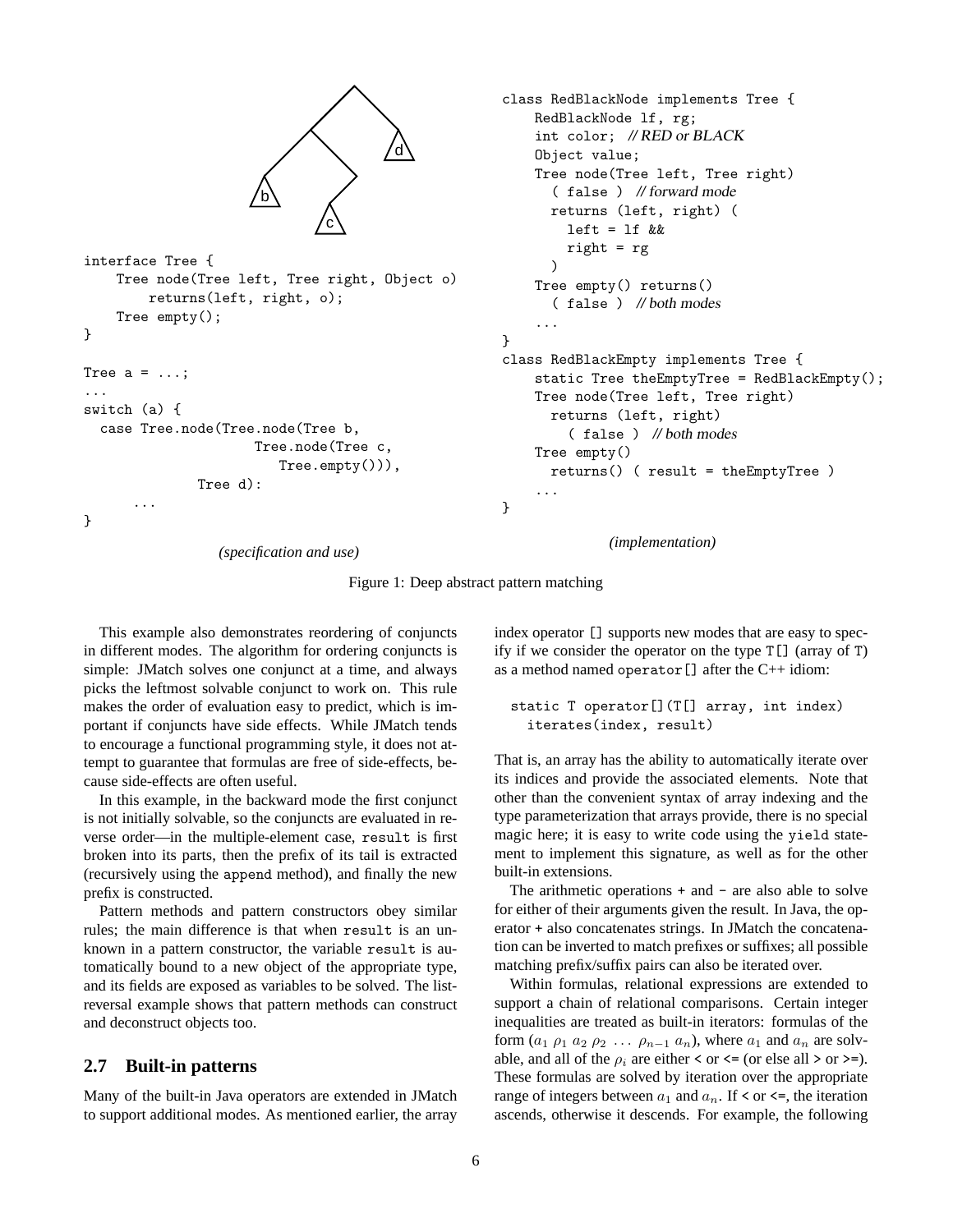two statements are equivalent except that the first evaluates a.length only once:

```
foreach (0 \leq int i \leq a.length) \{ ... \}for (int i = 0; i < a.length; i++) { ... }
```
### **2.8 Iterator objects**

Java programmers are accustomed to performing iterations using objects that implement the Iterator interface. An Iterator is an object that acts like an input stream, delivering the next object in the iteration whenever its next() method is called. The hasNext() method can be used to test whether there is a next object.

Iterator objects are usually unnecessary in JMatch, but they are easy to create. Any formula  $F$  can be converted into a corresponding iterator object using the special expression syntax iterate  $C(F)$ . Given a formula with unknowns  $x_1, \ldots, x_n$ , the expression produces an iterator object that can be used to iterate over the possible solutions to the formula. Each time the next() method of the iterator is called, a container object of class  $C$  is returned that has public fields named  $x_1, \ldots, x_n$  bound to the corresponding solution values.

Iterator objects in Java sometimes implement a remove method that removes the current element from the collection. Iterators with the ability to remove elements can be implemented by returning the (abstract) context in which the element occurs. This approach complicates the implementation of the iterator and changes its signature. Better support for such iterators remains future work.

## **2.9 Exceptions**

The implementation of forward modes by boolean formulas raises the question of what value is returned when the formula is unsatisfiable. The NoSuchElementException exception is raised in that case.

Methods implemented as formulas do not have the ability to catch exceptions raised during their evaluation; a raised exception propagates out from the formula to the context using it. If there is a need to catch exceptions, the method must be implemented as a statement block instead.

In accordance with the expectations of Java programmers, exceptions raised in the body of a foreach iteration cannot be intercepted by the code of the predicate being tested.

## <span id="page-6-0"></span>**3 Examples**

A few more detailed examples will suggest the added expressive power of JMatch.

## **3.1 Functional red-black trees**

A good example of the power of pattern matching is the code for recursively balancing a red-black tree on insertion. Cor-

```
class Node extends RBTree {
 int value;
 int color; // RED or BLACK
RBTree left, right;
..
public RBTree insert(int x) {
  let Node(\_, int v, RBTree 1, RBTree r) = ins(x);return new Node(BLACK, v, l, r)
}
Node ins(int x) { // internal insert
   if (x == value) return this;
  if (x < value) return balance(color, value,
                            left.ins(x), right);
   else return balance(color, value,
                            left, right.ins(x));
}
protected static Node
   balance(int color, int value,
           RBTree left, RBTree right) {
   if (color == BLACK) {
     switch (value, left, right) {
       case int z,
            Node(RED, int y,
                 Node(RED,int x,RBTree a,RBTree b),
                 RBTree c),
            RBTree d:
       case z, Node(RED,x,a,Node(RED,y,b,c)), d:
       case x, c, Node(RED,z,Node(RED,y,a,b),d):
       case x, a, Node(RED,y,b,Node(RED,z,c,d)):
           return Node(RED,y,Node(BLACK,x,a,b),
                              Node(BLACK,z,c,d));
    }
  }
  return new Node(color, value, left, right);
}
```
<span id="page-6-1"></span>

men et al. [\[CLR90\]](#page-12-13) present pseudocode for red-black tree insertion that takes 31 lines of code yet gives only two of the four cases necessary. Okasaki [\[Oka98a\]](#page-13-5) shows that for functional red-black trees, pattern matching can reduce the code size considerably. The same code can be written in JMatch about as concisely. Figure [3](#page-6-1) shows the key code that balances the tree. The four cases of the red-black rotation are handled by four cases of the switch statement that share a single return statement, which is permitted because they solve for the same variables (a–d, x–z).

### **3.2 Binary search tree membership**

Earlier we saw that for lists, both modes of the contains method could be implemented as a single, concise formula. The same is true for red-black trees: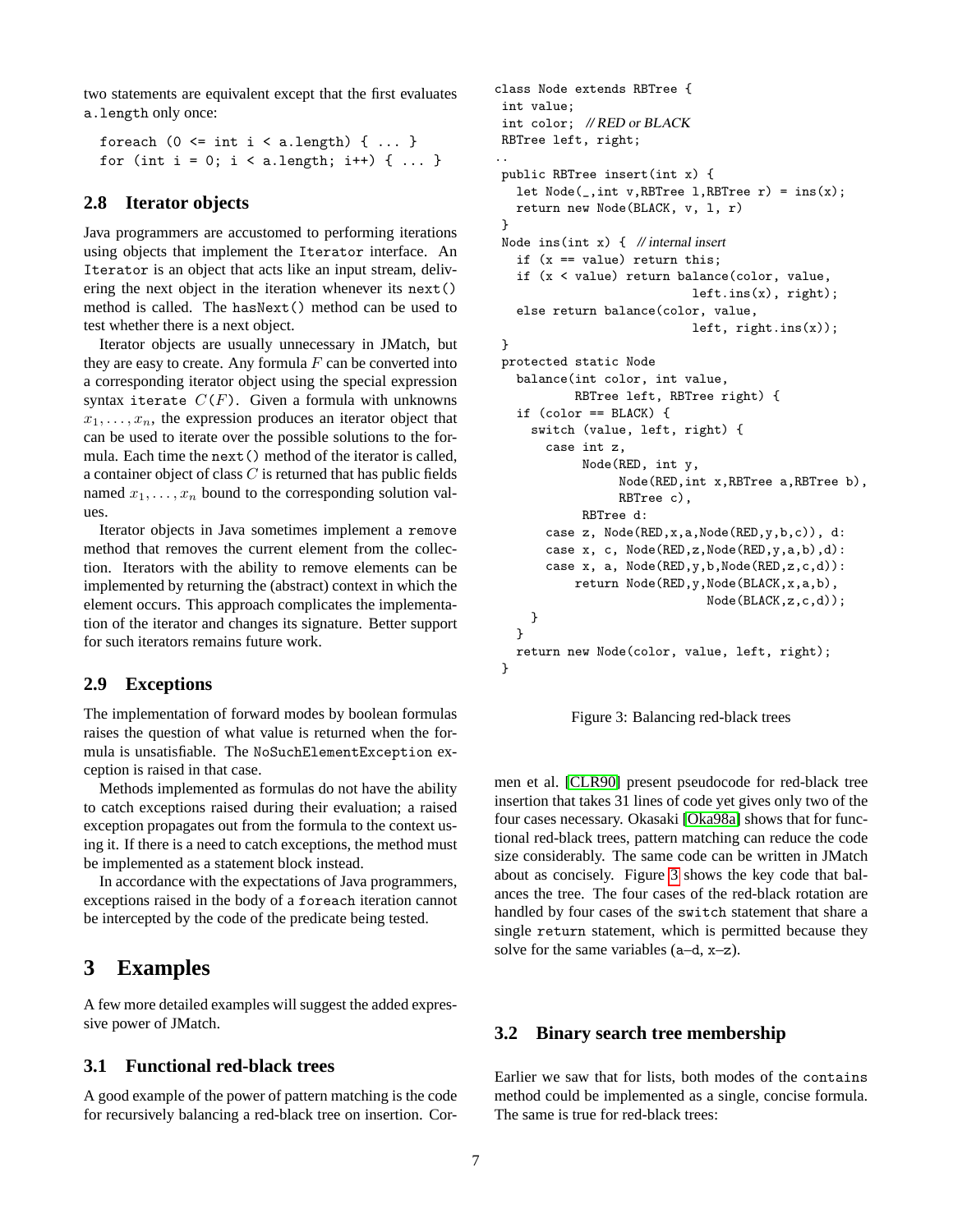```
public boolean contains(int x) iterates(x) (
  left != null && x < value && left.contains(x) ||
  x = value ||
  right != null && x > value && right.contains(x)
\lambda
```
In its forward mode, this code implements the usual  $O(\log n)$  binary search for the element. In its backward mode, it iterates over the elements of the red-black tree in ascending order, and the tests  $x <$  value and  $x >$  value superfluously check the data-structure invariant. Automatic removal of such checks is future work.

## **3.3 Hash table membership**

The hash table is another collection implementation that benefits in JMatch. Here is the contains method, with three modes implemented by a single formula:

```
class HashMap {
  HashBucket[] buckets;
  int size;
  ...
  public boolean contains(Object key, Object value)
        returns(value) iterates(key, value) (
    int n = key.hashCode() % size &&
    HashBucket b = buckets[n] &&
    b.contains(key, value)
  \lambda}
```
In the forward mode, the code checks whether the (key,value) binding is present in the hash table. In the second mode, a key is provided and a value efficiently located if available. The final mode iterates over all (key,value) pairs in the table. The hash table has chained buckets (HashBucket) that implement contains similarly to the earlier List implementation. In the final, iterative mode, the built-in array iterator generates the individual buckets b; the check  $n =$ hash(key) becomes a final consistency check on the data structure, because it cannot be evaluated until key is known.

The signature of the method HashBucket.contains is the same as the signature of HashMap.contains, which is not surprising because they both implement maps. The various modes of HashMap.contains use the corresponding modes of HashBucket.contains and different modes of the built-in array index operator. This coding style is typical in JMatch.

A comparison to the standard Java collection class HashMap [\[GJSB00\]](#page-12-0) suggests that modal abstraction can substantially simplify class signatures. The contains method provides the functionality of methods get, iterator, containsKey, containsValue, and to a lesser extent the methods keySet and values.

#### **3.4 Parsing**

Abstract pattern matching can make parsing convenient, as shown in the code of Figure [4,](#page-7-1) which parses Lisp-style S-

```
static String sexp(String rest, Object AST)
 returns (rest, AST) (
    String s = stripWS(result) && (
      s = atom(rest, String name) && name = AST
    else
      s = "(" + list(")"+rest, List 1) & l = AST)
 )
static String list(String rest, List AST)
 returns(rest, AST) (
    String s = stripWS(result) && (
      s.charAt(0) = ')' && s = rest && AST = null
    else
      s = sexp(list(rest, List l), Object o) &&
      AST = List(o, 1))
 )
static String atom(String rest, String name)
 returns (rest, name) (
    String s = stripWS(result) &&
      s = char c + atom(rest, String suffix) &&
      atomChar(c) &&
      name = c + suffix)
```
<span id="page-7-1"></span>

expressions [\[McC60\]](#page-12-14).

The code consists of three methods that correspond directly to the grammar for s-expressions. In its backward mode, the method sexp parses an s-expression that is a prefix of the result string it is matched against. The parsed s-expression is returned in AST, and the unconsumed suffix of the string is left in rest. The other two methods operate similarly but parse lists of sexpressions and atoms, respectively. For example, solving "(a (b c)) d" = sexp(String r, Object AST) results in r being bound to d and AST being bound to the list ["a", ["b", "c"]] (the latter is not legal Java syntax).

This code relies on two elided methods, stripWS and atomChar, which respectively strip leading white space and report whether a character can be part of an atom. Note the extensive use of pattern matching on string concatenation.

#### <span id="page-7-0"></span>**3.5 Simulating views**

Wadler has proposed views [\[Wad87\]](#page-13-1) as a mechanism for reconciling data abstraction and pattern matching. For example, he shows that the abstract data type of Peano natural numbers can be implemented using integers, yet still provide the ability to pattern-match on its values. Figure [5](#page-8-1) shows the equivalent JMatch code. Wadler also gives an example of a view of lists that corresponds to the modes of the method append shown in Section [2.6.](#page-4-1)

In both cases, the JMatch version of the code offers the advantage that the forward and backwards directions of the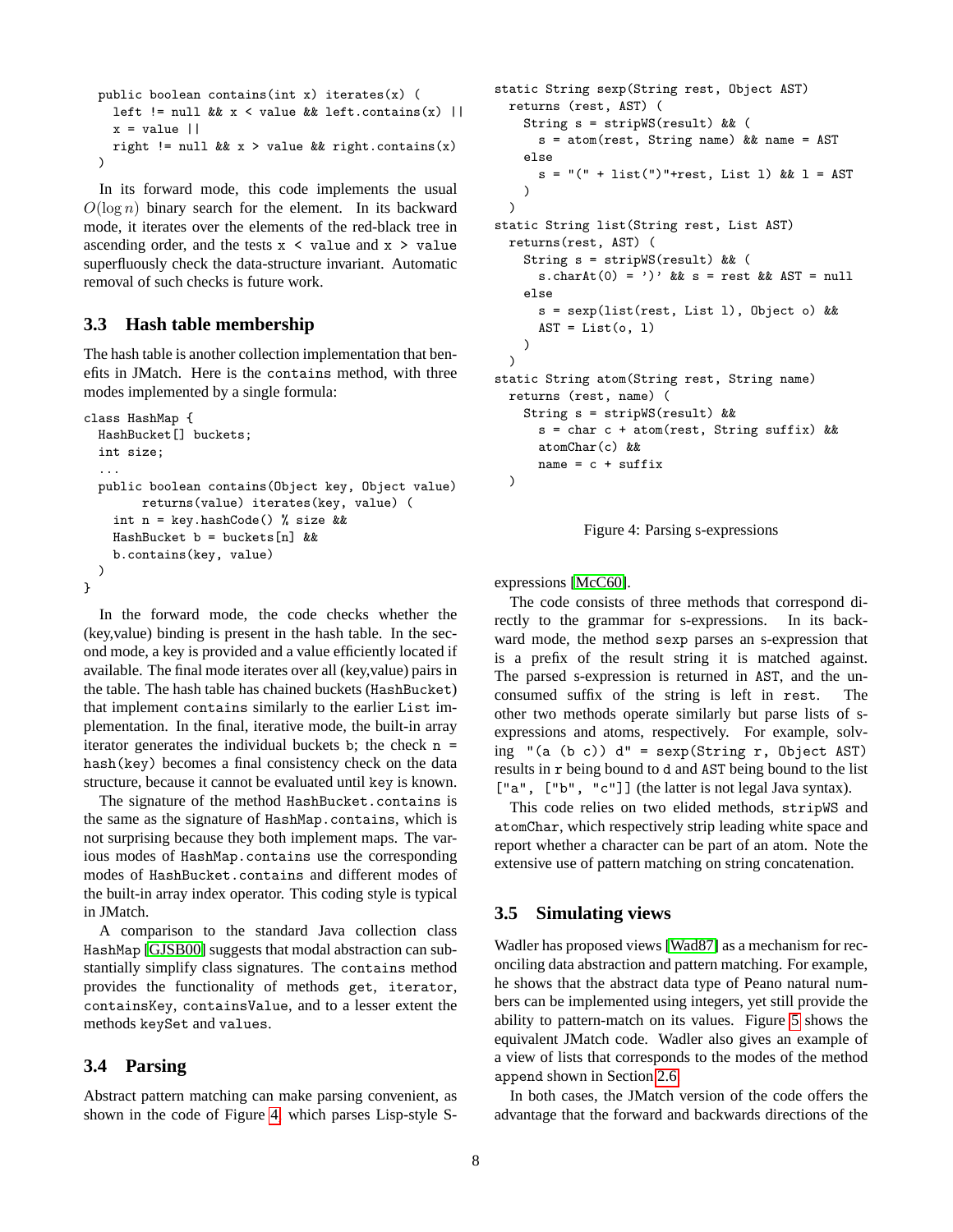```
class Peano {
   private int n;
   private Peano(int m) returns(m) (m = n)
   public Peano succ(Peano pred) returns(pred) (
        pred = Peano(int m) && result = Peano(m+1)
    \lambdapublic Peano zero() returns() ( result = Peano(0) )
}
```
<span id="page-8-1"></span>Figure 5: Peano natural numbers ADT

view are implemented by a single formula, ensuring consistency. In the views version of this code, separate *in* and *out* functions must be defined and it is up to the programmer to ensure that they are inverses.

## <span id="page-8-0"></span>**4 Syntax and static semantics**

## **4.1 JMatch syntactic extensions**

The following grammar productions describe how the Java 1.4 grammar [\[GJSB00\]](#page-12-0) is extended in a backwardscompatible way to become the JMatch grammar. The notation is EBNF: large brackets are used to indicate optional terminals or nonterminals, large parentheses are used as a grouping structure, and Kleene star is used to indicate zero or more repetitions.

The grammar described here includes syntax for supporting interruptible iterators [\[LM05\]](#page-12-10).

#### **4.1.1 Method and constructor declarations**

Java method declaration headers are extended to include interrupt and trap-exception declarations:

```
MethodDeclaratorRest →
       FormalParameters \begin{bmatrix} 1 \end{bmatrix} (Throws | Traps)*
          (MethodBody \mid ; )InterfaceMethodDeclaratorRest →
      FormalParameters \begin{bmatrix} 1 \end{bmatrix} (Throws | Traps)*;
Throws \rightarrow throws QualifiedIdentifierList
Traps \rightarrow traps QualifiedIdentifier [ : QualifiedIdentifierList ]
```
Method declaration bodies are extended to include mode declarations and implementations:

```
MethodBody \rightarrowodBody →<br>[ DefaultImpl ] ( Impl )* [ AbstractModes ; ]
          (but not empty)
DefaultImpl \rightarrow ImpIBodyImpl \rightarrow (Mode)^* ImplBodyImplBody \rightarrow Block \mid (Formula)AbstractModels \rightarrow (Mode)^*Mode \rightarrow\text{index} \rightarrow (\text{iterates } | \text{ returns } ) ( \lceil \text{Identity, ..., } \text{Identity} \rceil )
```
Similar extensions exist for Java constructor declarations:

ConstructorDeclaratorRest → FormalParameters (Throws | Traps )\* ConstructorBody  $ConstructorBody \rightarrow [DefaultImpl] (Impl)^*$ *(but not empty)*

#### **4.1.2 Statement extensions**

A few new statements are added:

```
Statement \rightarrow| foreach ( Formula ) Statement
      let Formula ;
      vield ;
     | cond { ( ( Formula ) Statement )*
       ˆ
         else Statement 1}
      raise Expression;
     | resume ( break | continue | yield )( TrapClause )^*TrapClause \rightarrow trap (FormalParameter) Block
```
The let and foreach statements were described in Section [2.](#page-1-0) The cond statement (from LISP [\[Ste90\]](#page-13-6)), is similar to if except that it supports multiple conditions. The raise and resume statements are used for raising and handling interrupts.

The syntax of some other Java statements is modified:

```
IfStatement \rightarrow if (Formula) Statement \lceil else Statement \rceilSwitchStatement →
     switch (Expression, ..., Expression) SwitchBlock
SwitchLabel →
     case Expression, ..., Expression where Formula :
    default :
Catches \rightarrow (CatchClause \mid TrapClause)<sup>+</sup>
CatchClause \rightarrow \dots| catch (trap FormalParameter) Block
```
The if statement is extended to allow any formula as the conditional. The real grammar is more complicated because of the usual dangling-else problem.

In a switch statement, the corresponding case labels can be arbitrary patterns, with an optional side condition specified by a where clause.

The try statement is extended to include declarators for interrupt and trap-exception handlers.

#### **4.1.3 Expression extensions**

Formulas are boolean expressions, extended with the else operator.

 $Formula \rightarrow ConditionalOrExpression$  $Conditional OrExpression \rightarrow \dots$ | ConditionalOrExpression else ConditionalAndExpression

Conjunction expressions are extended to contain *try expressions* for specifying exception and interrupt handlers.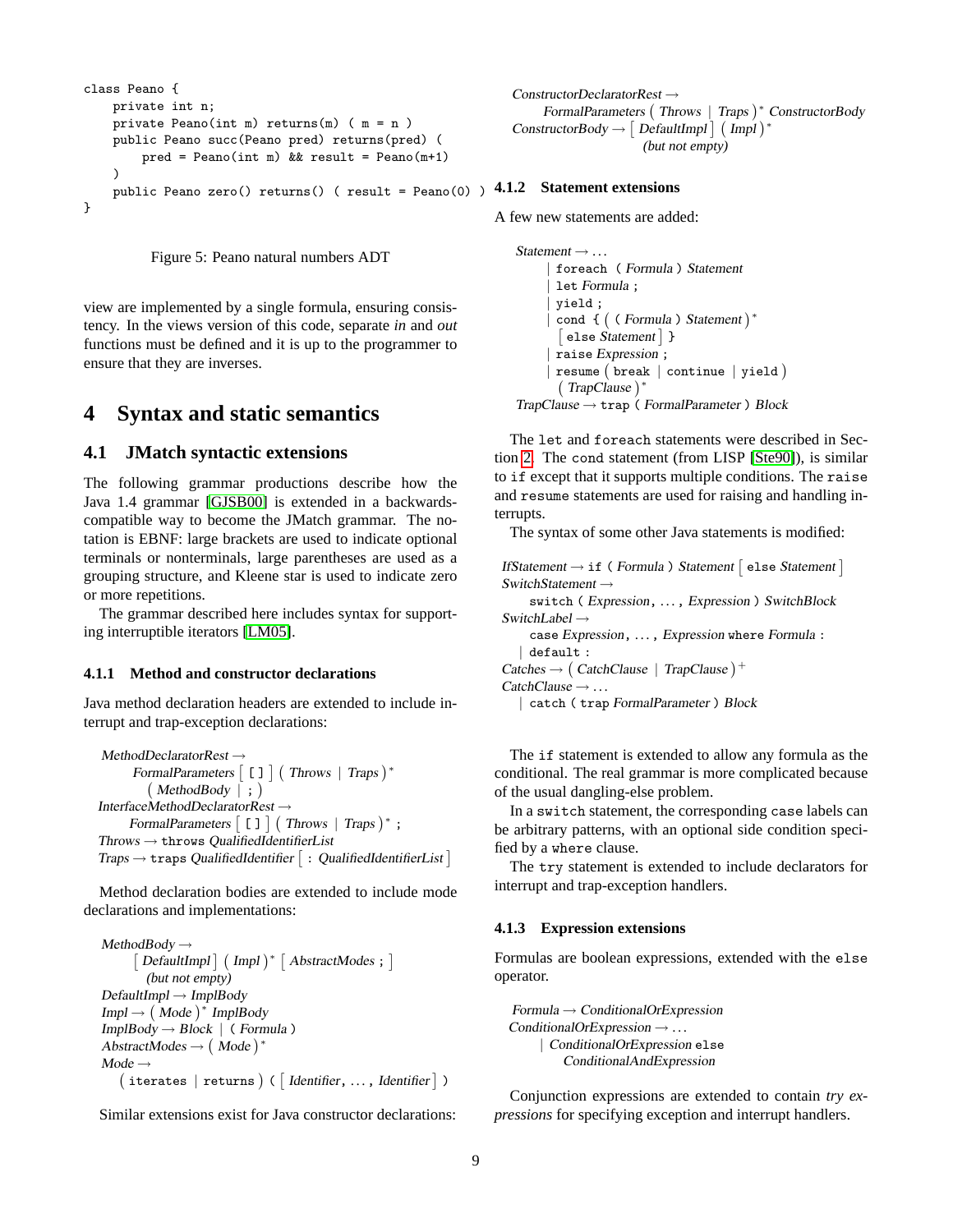$ConditionalAndExpression \rightarrow TryExpression$ | ConditionalAndExpression TryExpression

```
TryExpression → InclusiveOrExpression
  | InclusiveOrExpression ( CatchClause | TrapClause )<sup>+</sup>
```
Expressions are extended to allow the declarations of variables to solve for, as well as some other new expression forms:

```
PostfixExpression \rightarrow. . .
     | Type VariableDeclaratorId
     iterate Identifier (Formula)
     single (Expression)
     \overline{\phantom{a}}
```
The single construct can be used on formula or pattern to prevent more than one set of solutions; it turns a formula or pattern with multiple solutions into one with a single solution.

As in ML [\[MTH90\]](#page-12-4), the underscore (\_) is a wildcard pattern that can be matched against any value.

To avoid parentheses around most equality tests, JMatch gives the operator = higher precedence than && or  $||$ . This change requires juggling a few productions. Note that the pattern operator as shows up here.

 $StatementExpression \rightarrow Assignment$ | RelationalExpression RelationalExpression → RelationalExpression RelOp InstanceofExpression  $RelOp \rightarrow == | = | := | < | > | < = | > =$  $Equality Expression \rightarrow RelationalExpression$ InstanceofExpression → ShiftExpression | InstanceofExpression instanceof ReferenceType | InstanceofExpression as ShiftExpression

# **4.2 Type checking**

Like Java programs, JMatch programs are type-checked statically. However, the introduction of modes creates new obligations for static checking. Type checking JMatch expressions, including formulas and patterns, is little different from regular Java type checking, since the types are the same in all modes, and the forward mode corresponds to ordinary Java evaluation.

The interface and abstract class conformance rules in Java are extended in a natural way to handle method modes: to implement an interface or to extend an abstract class, a JMatch class must implement all the methods in all their modes, as declared in the interface or abstract class being implemented or extended. A method can add new modes to those defined by the superclass.

One change to type checking is in the treatment of pattern method invocations. When a non-static method is invoked with the syntax  $T \cdot m$ , it is a pattern method invocation of method  $m$  of type  $T$ . It would be appealing to avoid naming T explicitly but this would require type inference.

#### **4.2.1 Mode selection**

For built-in and user-defined predicate and pattern methods, the compiler must select the appropriate mode for each use in a formula or pattern. A pattern is solvable if a value can be found for the pattern, along with corresponding assignments to the variables it declares, even in the absence of a value to match against. If a value is needed to match against, the pattern is matchable.

Mode selection puts patterns into a canonical form in which they can solved in left-to-right order. In canonical form, conjuncts occur in the order in which they are to be solved. In addition, equality tests are ordered so that the pattern on the left side is solvable and the right side is matchable, using the solved value of the left side.

When a pattern or formula is solved, it provides values for all unknown variables used by the formula. The only exception to this occurs in the case of disjunctions, where values are provided only for those variables used in all arms of the disjunction.

For constructor and method invocations, there may be more than one mode that permits solution of the pattern or formula. The first step is to determine the set of *usable* modes. A mode is usable if all the arguments provided to known formal parameters are solvable patterns.

Given the set of usable modes, the best mode is selected, based on an ordering of modes. Each mode has a *multiplicity*, which is either 1 (single) or  $*$  (multiple), depending on whether it has at most one solution or possibly many solutions (the returns and iterates modes, respectively.)

A partial ordering of predicate modes is defined as follows. First an ordering on multiplicities is defined:  $1 \leq \ast$ . If modes  $M_1(U_1)$  and  $M_2(U_2)$  have respective multiplicities  $M_1$  and  $M_2$  and respective unknown sets  $U_1$  and  $U_2$ , then  $M_1(U_1) \leq M_2(U_2)$  iff  $M_1 \leq M_2$  and  $U_1 \subseteq U_2$ . From the subset of the usable modes that are minimal in this order, the first mode declared in the receiver type is selected. Usually there is only one minimal usable mode, so declaration order does not matter.

#### **4.2.2 Multiplicity checking**

In JMatch it is a static error to use a formula or pattern with multiple solutions when a single solution is expected, because solutions might be silently discarded. Multiplicity checking ensures that a formula or pattern with multiplicity ∗ cannot be used in a context (such as an if or let) where a single solution is expected. The single operator may be used to explicitly convert the multiplicity.

Usually, the multiplicity of a formula or pattern is simply the join of the multiplicities of its subformulas or subpat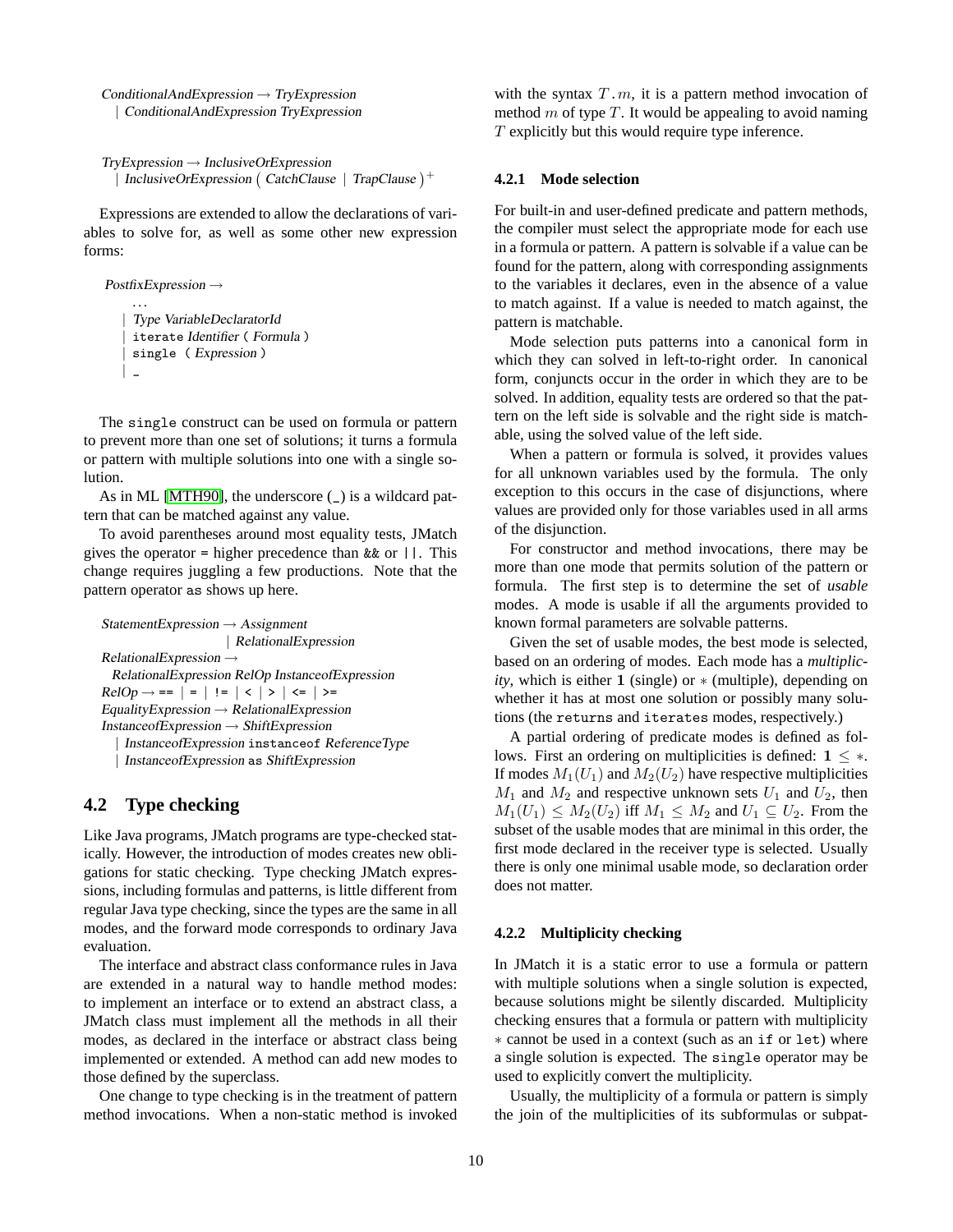terns. Any formula, pattern, constructor, or method used in the forward direction is singular. Otherwise:

- Disjunctions have multiplicity ∗.
- Wildcard patterns have multiplicity 1.
- The single of a formula or pattern has multiplicity 1.
- Constructor, method and built-in operator invocations have a multiplicity defined by the mode used.

## <span id="page-10-0"></span>**5 Implementation**

The JMatch compiler is built using the Polyglot compiler framework for Java language extensions [\[NCM02\]](#page-12-9). Polyglot supports both the definition of languages that extend Java and their translation into Java.

## **5.1 Translating JMatch to Java**<sub>vield</sub>

In the prototype implementation, JMatch is translated into Java by way of an intermediate language called Java<sub>vield</sub>, which is the Java 1.4 language extended with yield, try ...trap, and resume statements [\[LM05\]](#page-12-10) that can only be used to implement iterator objects. Executing yield causes the iterator to return control to the calling context. The iterator object constructor and the methods next and hasNext are automatically implemented in  $Java_{yield}$ . Each subsequent invocation of next on the iterator returns control to the point just after the execution of the previous yield statement. Appendix [A](#page-13-4) provides this translation, which is straightforwardly defined using a few mutually inductively defined syntax-directed functions.

## **5.2 Translating Java<sub>vield</sub> to Java**

 $Java<sub>yield</sub> code that does not contain the yield statement is$ translated as is. In iterator implementations, the yield statement is eliminated by converting the iterator code into a state machine. The form of code for an iterator class ITER that returns variables  $x_i$  is shown in Figure [6,](#page-10-2) which refers to the framework class jmatch.runtime.Iterator given in Appendix [B.](#page-16-0)

The code of the iterator, broken up into yield-free fragments, appears within the switch statement in the method peek. The variable \$state\$ explicitly captures the control state of the iterator so it can be restarted by branching to the appropriate case arm. Each yield statement causes the corresponding case arm to terminate by updating the variable \$state\$ and returning to the caller. The translated code can also jump among the various case arms by changing the value of \$state\$ and executing a continue.

Handlers for exceptions, interrupts, and trap exceptions [\[LM05\]](#page-12-10) are similarly translated and appear in the switch statement in the method peek. Handler dispatch is

```
class ITER extends jmatch.runtime.Iterator {
  T_i $i; // unknowns
  T_i z_i; // local variables
  boolean peek() throws Throwable {
    while (true) {
      try {
        switch($state$) {
            case 0: ...
            case 1: ...
            ...
            case N: \ldots}
      } catch (Throwable $t$) {
        $thrown$ = $t$;if (!findHandler()) throw $t$;
        continue;
      } } }
  boolean findHandler() {
    while (true) {
      switch($state$) {
        case 0: ...
        case 1: ...
        ...
        case N: \ldots} } } }
```
<span id="page-10-2"></span>Figure 6: Output of the translation from  $Java_{yield}$ 

managed by the method findHandler: depending on the current control state of the iterator and the type of the exception or interrupt to be handled, the \$state\$ variable is updated to dispatch control to the appropriate handler.

The translation, given in Appendix [C,](#page-17-0) is essentially a conversion to continuation-passing style.

## **5.3 Implementation status**

Most of the language described in this paper is implemented in the current JMatch compiler prototype found at http://www.cs.cornell.edu/Projects/jmatch. Certain features of JMatch have not yet been implemented, though their implementation has been designed. The reverse modes of the string concatenation operator are implemented in a user-defined library but the operator + syntactic sugar is not.

While the performance of the translated code is asymptotically acceptable, several easy optimizations would improve code quality.

## <span id="page-10-1"></span>**6 Related work**

Prolog is the best-known declarative logic programming language. It and many of its descendents have powerful unification in which a predicate can be applied to an expression containing unsolved variables. JMatch lacks this capability because it is not targeted specifically at logic programming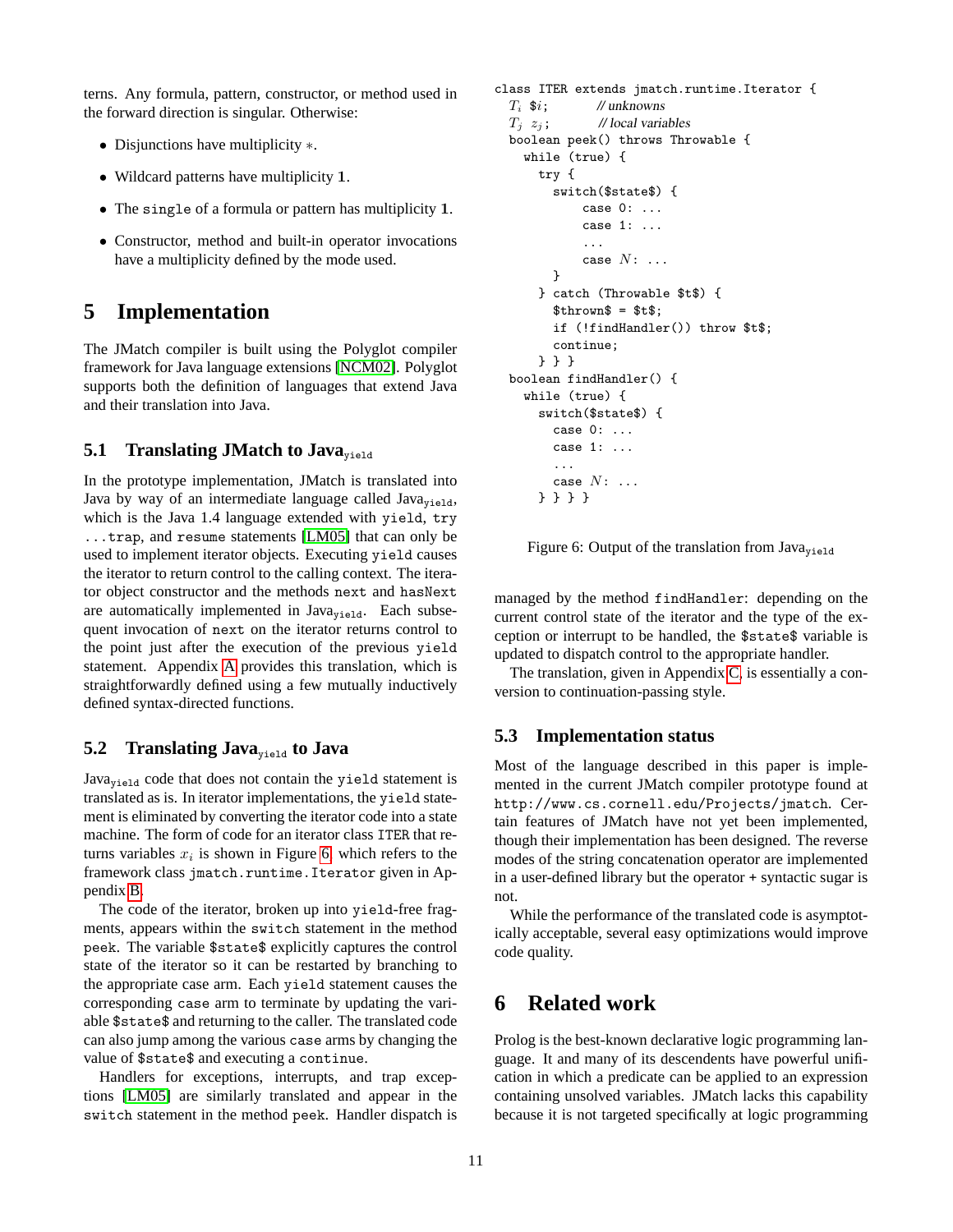tasks; rather, it is intended to smoothly incorporate some expressive features of logic programming into a language supporting data abstraction and imperative programming.

ML [\[MTH90\]](#page-12-4) and Haskell [\[HJW92,](#page-12-15) [Jon99\]](#page-12-5) are wellknown functional programming languages that support pattern matching, though patterns are tightly bound to the concrete representation of the value being matched. Because pattern matching in these languages requires access to the concrete representation, it does not coexist well with the data abstraction mechanisms of these languages. However, an advantage of concrete pattern matching is the simplicity of analyzing *exhaustiveness*; that is, showing that some arm of a switch statement will match.

Pattern matching has been of continuing interest to the Haskell community. Wadler's views [\[Wad87\]](#page-13-1) support pattern matching for abstract data types. Views correspond to JMatch constructors, but require the explicit definition of a bijection between the abstract view and the concrete representation. While bijections can be defined in JMatch, often they can be generated automatically from a boolean formula. Views do not provide iteration.

Burton and Cameron [\[BC93\]](#page-12-16) have also extended the views approach with a focus on improving equational reasoning. Fähndrich and Boyland [\[FB97\]](#page-12-7) introduced first-class pattern abstractions for Haskell, but do not address the data abstraction problem. Palao Gonstanza et al. [\[PGPN96\]](#page-13-2) describe first-class patterns for Haskell that work with data abstraction, but are not statically checkable. Okasaki has proposed integrating views into Standard ML [\[Oka98b\]](#page-13-7). Tullsen [\[Tul00\]](#page-13-8) shows how to use combinators to construct first-class patterns that can be used with data abstraction. Like views, these proposals do not provide iterative patterns, modal abstraction, or invertible computation.

A few languages have been proposed to integrate functional programming and logic programming [\[Han97,](#page-12-17) [Llo99,](#page-12-18) [CL00\]](#page-12-19). The focus in that work is on allowing partially instantiated values to be used as arguments, rather than on data abstraction.

In the language Alma-0, Apt et al. [\[ABPS98\]](#page-12-20) have augmented Modula-2, an imperative language, with logicprogramming features. Alma-0 is tailored for solving search problems and unlike JMatch, provides convenient backtracking through imperative code. However, Alma-0 does not support pattern matching or data abstraction.

Mercury [\[SHC96\]](#page-13-3) is a modern declarative logicprogramming language with modules and separate compilation. As in JMatch, Mercury predicates can have several modes. Modal abstractions are not first-class in Mercury; a single mode of a predicate can be used as a first-class function value, but unlike in JMatch, there is no way to pass several such modes around as an object and use them to uniformly implement another modal abstraction. Mercury has a more complex mode system that allows a distinction between exactly-one and at-most-one solution. As in JMatch, these declarations are checked statically. Mercury does not support objects.

Several other languages have expressive iteration constructs. The language CLU  $[L+81]$  $[L+81]$  first introduced iterators whose use and implementation are both convenient; the yield statement of JMatch was inspired by CLU. ICON [\[GHK81\]](#page-12-2) also has "generators" that can produce more than one value. Implementation of ICON generators is similar to that in CLU, although there are some convenient builtin generators. ICON supports imperative programming and limited backtracking across statements. Sather provides iterator abstractions [\[MOSS96\]](#page-12-3) with some extensions to the CLU model. None of these languages have pattern matching.

Juno-2 [\[NH97\]](#page-13-9) is a constraint-based rendering language with both imperative and logic-programming features; it can solve formulas that include numerical equations; predicates are expanded at application time, so predicate arguments are not required to be ground values. It does not support data abstraction.

Pizza also extends Java with support for datatypes and ML-style pattern matching [\[OW97\]](#page-13-10), by allowing a class to be implemented as an algebraic datatype. Because the datatype is not exposed outside the class, this design does not permit abstract pattern matching; it does allow a collection of related implementations to be conveniently packaged together with some code sharing and pattern matching. Forax and Roussel have also proposed a Java extension for simple pattern matching based on reflection [\[FR99\]](#page-12-21).

Ernst et al. have developed predicate dispatching [\[EKC98\]](#page-12-22), another way to add pattern matching to an object-oriented language. In their language, boolean formulas control the dispatch mechanism, which allows some encoding of some pattern-matching idioms although deep pattern matching is not supported. This approach is complementary to JMatch, in which object dispatch is orthogonal to pattern matching. Their language has predicate abstractions that can implement a single new view of an object, but unlike JMatch, it does not unify predicates and methods. Predicates have some limitations: they may not be recursive or iterative and do not support modal abstraction or invertible computation.

# <span id="page-11-0"></span>**7 Conclusions**

JMatch extends Java with the ability to describe modal abstractions: abstractions that can be invoked in multiple different modes, or directions of computation. Modal abstractions can result in simpler code specifications and more readable code through the use of pattern matching. These modal abstractions can be implemented using invertible boolean formulas that directly describe the relation that the abstraction computes. In its forward mode, this relation is a function; in its backward modes it may be one-to-many or manyto-many. JMatch provides mechanisms for conveniently exploring this multiplicity.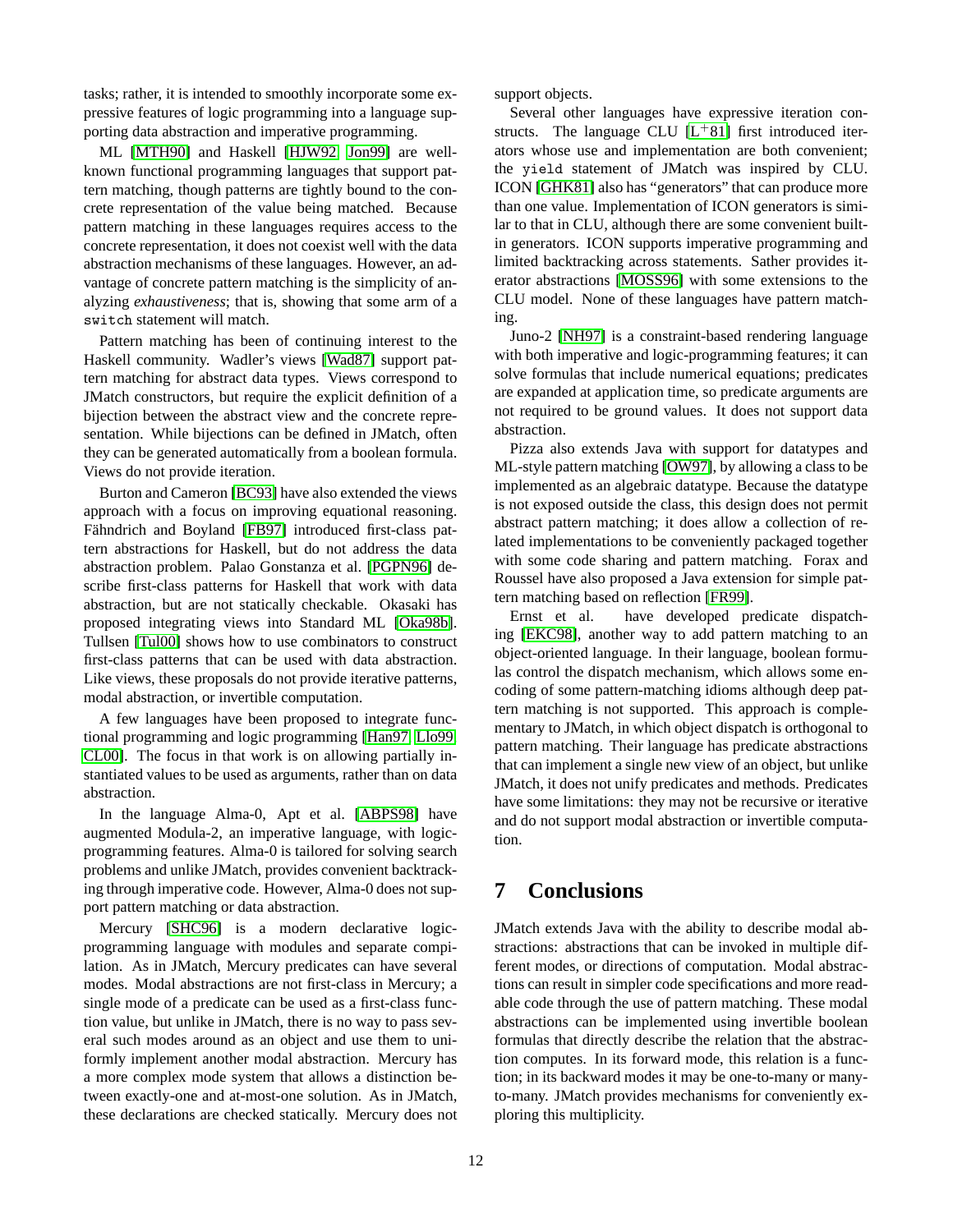JMatch is backwards compatible with Java, but provides expressive new features that make certain kinds of programs simpler and clearer. While for some such programs, using a domain-specific language would be the right choice, having more features in a general-purpose programming language is handy because a single language can be used when building large systems that cross several domains.

A prototype of the JMatch compiler has been released for public experimentation, and improvements to this implementation are continuing.

There are several important directions in which the JMatch language could be usefully extended. An exhaustiveness analysis for switch statements and else disjunctions would make it easier to reason about program correctness. Automatic elimination of tests that are redundant in a particular mode might improve performance. And support for iterators with removal would be useful.

## **Acknowledgments**

The authors would like to thank Brandon Bray and Grant Wang for many useful discussions on the design of JMatch and some early implementation work as well. Greg Morrisett and Jim O'Toole also made useful suggestions. Nate Nystrom helped figure out how to implement JMatch using Polyglot. Readers of this paper whose advice improved the presentation include Kavita Bala, Michael Clarkson, Dan Grossman, Nate Nystrom, and Andrei Sabelfeld.

## **References**

- <span id="page-12-20"></span>[ABPS98] Krzysztof R. Apt, Jacob Brunekreef, Vincent Partington, and Andrea Schaerf. Alma-0: An imperative language that supports declarative programming. *ACM Transactions on Programming Languages and Systems*, 20(5):1014–1066, September 1998.
- <span id="page-12-16"></span>[BC93] F. W. Burton and R. D. Cameron. Pattern matching with abstract data types. *Journal of Functional Programming*, 3(2):171–190, 1993.
- <span id="page-12-19"></span>[CL00] K. Claessen and P. Ljungl. Typed logical variables in Haskell. In *Haskell Workshop 2000*, 2000.
- <span id="page-12-13"></span>[CLR90] Thomas A. Cormen, Charles E. Leiserson, and Ronald L. Rivest. *Introduction to Algorithms*. MIT Press, 1990.
- <span id="page-12-11"></span>[Con63] Melvin E. Conway. Design of a separable transitiondiagram compiler. *Communications of the ACM*, 6(7):396–408, 1963.
- <span id="page-12-22"></span>[EKC98] Michael Ernst, Craig Kaplan, and Craig Chambers. Predicate dispatching: A unified theory of dispatch. In *12th European Conference on Object-Oriented Programming*, pages 186–211, Brussels, Belgium, July 1998.
- <span id="page-12-7"></span>[FB97] Manuel Fähndrich and John Boyland. Statically checkable pattern abstractions. In *Proc. 2nd ACM SIGPLAN*

*International Conference on Functional Programming (ICFP)*, pages 75–84, June 1997.

- <span id="page-12-21"></span>[FR99] Remi Forax and Gilles Roussel. Recursive types and pattern matching in Java. In *Proc. International Symposium on Generative and Component-Based Software Engineering (GCSE '99)*, Erfurt, Germany, September 1999. LNCS 1799.
- <span id="page-12-2"></span>[GHK81] Ralph E. Griswold, David R. Hanson, and John T. Korb. Generators in ICON. *ACM Transaction on Programming Languages and Systems*, 3(2), April 1981.
- <span id="page-12-0"></span>[GJSB00] James Gosling, Bill Joy, Guy Steele, and Gilad Bracha. *The Java Language Specification*. Addison Wesley, 2nd edition, 2000. ISBN 0-201-31008-2.
- <span id="page-12-17"></span>[Han97] Michael Hanus. A unified computation model for functional and logic programming. In *Proc. 24th ACM Symp. on Principles of Programming Languages (POPL)*, pages 80–93, Paris, France, January 1997.
- <span id="page-12-12"></span>[HFW86] C. T. Haynes, D. P. Friedman, and M. Wand. Obtaining coroutines from continuations. *Journal of Computer Languages*, 11(3–4):143–153, 1986.
- <span id="page-12-15"></span>[HJW92] Paul Hudak, Simon Peyton Jones, and Philip Wadler. Report on the programming language Haskell. *SIG-PLAN Notices*, 27(5), May 1992.
- <span id="page-12-6"></span> $[JMG<sup>+</sup>02]$  Trevor Jim, Greg Morrisett, Dan Grossman, Michael Hicks, James Cheney, and Yanling Wang. Cyclone: A safe dialect of C. In *Proceedings of the USENIX Annual Technical Conference*, pages 275–288, Monterey, CA, June 2002. See also http://www.cs.cornell.edu/projects/cyclone.
- <span id="page-12-5"></span>[Jon99] Haskell 98: A non-strict, purely functional language, February 1999. Available at http://www.haskell.org/onlinereport/.
- <span id="page-12-1"></span> $[L^+81]$  B. Liskov et al. CLU reference manual. In Goos and Hartmanis, editors, *Lecture Notes in Computer Science*, volume 114. Springer-Verlag, Berlin, 1981.
- <span id="page-12-18"></span>[Llo99] John W. Lloyd. Programming in an integrated functional and logic programming language. *Journal of Functional and Logic Programming*, 3, March 1999.
- <span id="page-12-10"></span>[LM05] Jed Liu and Andrew C. Myers. Interruptible iterators. Submitted for publication, 2005.
- <span id="page-12-14"></span>[McC60] John McCarthy. Recursive functions of symbolic expressions and their computation by machine, part I. *Comm. of the ACM*, 3(4), April 1960.
- <span id="page-12-8"></span>[Mic01] Microsoft Corporation. *Microsoft C# Language Specifications*. Microsoft Press, 2001. ISBN 0-7356-1448-2.
- <span id="page-12-3"></span>[MOSS96] Stephan Murer, Stephen Omohundro, David Stoutamire, and Clemens Szyperski. Iteration abstraction in Sather. *ACM Transactions on Programming Languages and Systems*, 18(1):1–15, January 1996.
- <span id="page-12-4"></span>[MTH90] Robin Milner, Mads Tofte, and Robert Harper. *The Definition of Standard ML*. MIT Press, Cambridge, MA, 1990.
- <span id="page-12-9"></span>[NCM02] Nathaniel Nystrom, Michael Clarkson, and Andrew C. Myers. Polyglot: An extensible compiler framework for Java. Technical Report 2002-1883, Computer Science Dept., Cornell University, 2002.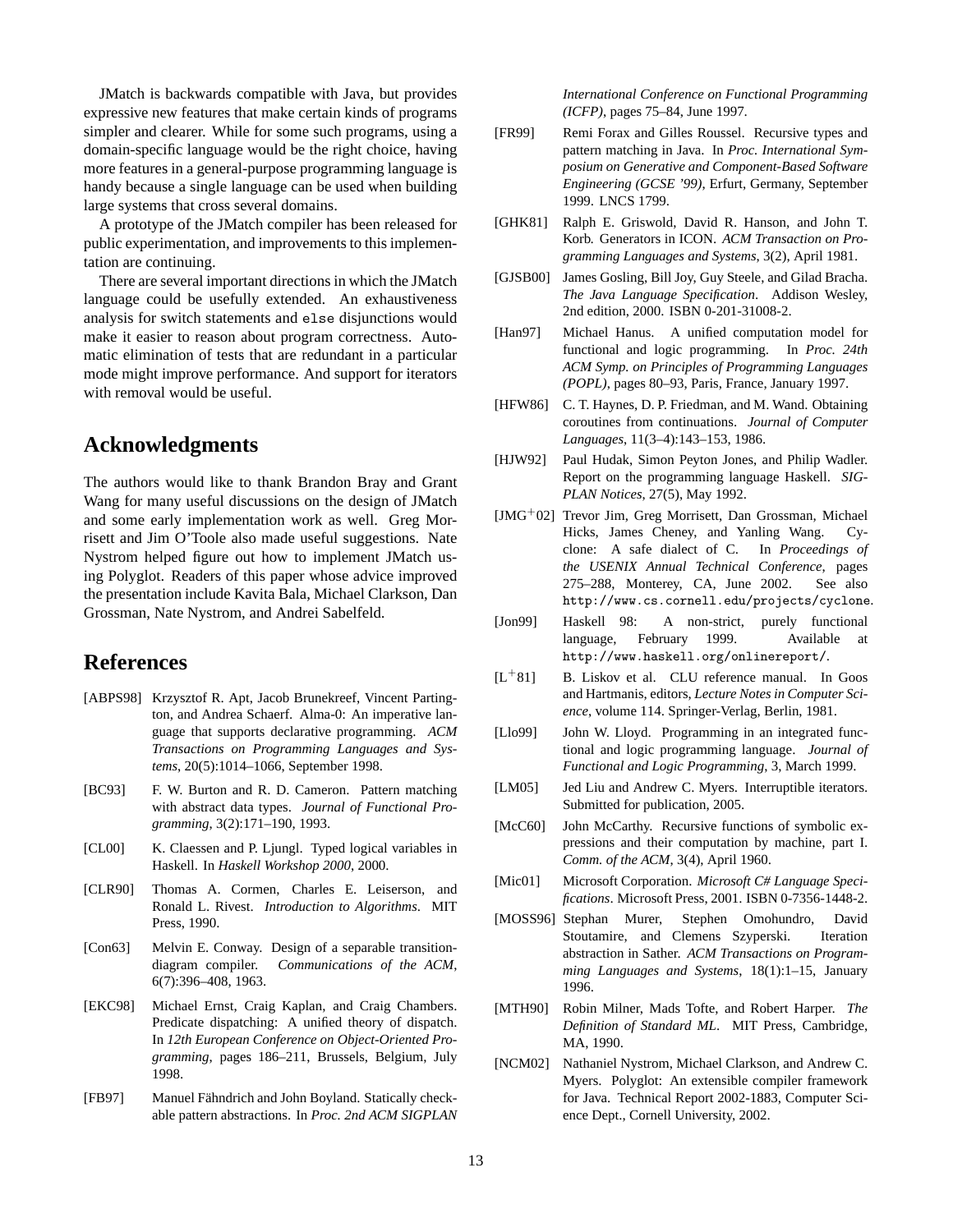- <span id="page-13-0"></span>[Nel91] Greg Nelson, editor. *Systems Programming with Modula-3*. Prentice-Hall, 1991.
- <span id="page-13-9"></span>[NH97] Greg Nelson and Allen Heydon. Juno-2 language definition. SRC Technical Note 1997-007, Digital Systems Research Center, June 1997.
- <span id="page-13-5"></span>[Oka98a] Chris Okasaki. *Purely Functional Data Structures*. Cambridge University Press, 1998. ISBN 0-521- 63124-6.
- <span id="page-13-7"></span>[Oka98b] Chris Okasaki. Views for Standard ML. In *Workshop on ML*, pages 14–23, September 1998.
- <span id="page-13-10"></span>[OW97] Martin Odersky and Philip Wadler. Pizza into Java: Translating theory into practice. In *Proc. 24th ACM Symp. on Principles of Programming Languages (POPL)*, pages 146–159, Paris, France, January 1997.
- <span id="page-13-2"></span>[PGPN96] Pedro Palao Gostanza, Ricardo Pena, and Manuel Núñez. A new look at pattern matching in abstract data types. In *Proc. 1st ACM SIGPLAN International Conference on Functional Programming (ICFP)*, Philadelphia, PA, USA, June 1996.
- <span id="page-13-3"></span>[SHC96] Zoltan Somogyi, Fergus Henderson, and Thomas Conway. The execution algorithm of Mercury: an efficient purely declarative logic programming language. *Journal of Logic Programming*, 29(1–3):17–64, October– December 1996.
- <span id="page-13-6"></span>[Ste90] Guy Steele. *Common LISP: the Language*. Digital Press, second edition, 1990. ISBN 1-55558-041-6.
- <span id="page-13-8"></span>[Tul00] Mark Tullsen. First-class patterns. In *Proc. Practical Aspects of Declarative Languages, 2nd International Workshop (PADL)*, pages 1–15, 2000.
- <span id="page-13-1"></span>[Wad87] Philip Wadler. Views: A way for pattern matching to cohabit with data abstraction. In *Proceedings, 14th Symposium on Principles of Programming Languages*, pages 307–312. Association for Computing Machinery, 1987.

# <span id="page-13-4"></span>**A** Translating JMatch to Java<sub>vield</sub>

The translation from JMatch to Java<sub>yield</sub> consists of several syntaxdirected functions that are mutually inductively defined. In the following, let  $f$  range over formulas and  $p$  range over patterns;  $s$ ranges over Java<sub>yield</sub> statements,  $w-z$  range over variables, and U ranges over sets of variables. The output of each of the translations is a sequence of Java<sub>yield</sub> statements.

- $S[s]$  is a Java<sub>yield</sub> statement that is equivalent to the JMatch statement s. It is the identity for statements that do not contain special JMatch features.
- $\mathcal{F}[f]/Us$  is the translation of a formula. It is a sequence of Java<sub>vield</sub> statements that solve the formula  $f$  and execute the statement s for each solution found. The argument  $U$  is the set of unknowns to be solved for.
- $\mathcal{M}_s$  [p] Uxs and  $\mathcal{M}_p$  [p] Uxs are the pattern-matching forms of the pattern translation.  $\mathcal{M}_s$  and  $\mathcal{M}_p$  give the semanticequality and pointer-equality semantics, respectively. Each produces a sequence of statements that solve the formula  $p =$  $x$ , where  $x$  is a known variable containing the value to match  $p$  against. For each solution the output code executes  $s$  with the unknowns in  $U$  given satisfying assignments.
- $P[p]Uws$  is a pattern translation that solves for the value of the pattern and its unknowns without a value to match against. The output code executes  $s$  for every solution, where the unknowns in  $U$  are assigned to produce that value for  $p$  and the variable  $w$  is assigned the value of the pattern  $p$ .
- $\mathcal{D}[d]$  gives the translation of JMatch iterators. It takes a JMatch method mode declaration and produces a corresponding Java iterator class.
- $\mathcal{E}[\![e]\!]$  and  $\mathcal{C}[\![e]\!]$  together give the translation of an iterate expression.  $E$  translates the iterate expression into an equivalent Java iterator;  $C$  generates the container class for the result values.

Let  $\mu f$  and  $\mu p$  be the set of variables declared in the formula f or pattern p, respectively. Let  $\varphi f$  and  $\varphi p$  be the set of fields accessed in the formula  $f$  or pattern  $p$ , respectively. Let variables  $y$  denote fresh variables, and l denote fresh statement labels.

#### **A.1 Statement translations**

```
\mathcal{S}[foreach (f) s] = \mathcal{F}[f](\mu f)(\mathcal{S}[s])\mathcal{S}[if (f) s_1 else s_2] =
            boolean y = \text{true};
            \mathcal{F}[f](\mu f)(y = \mathtt{false}; \mathcal{S}[s_1]);if (y) S[s_2]{\cal S}[\![{\sf cond}\stackrel{\longrightarrow}{(f_i)}\stackrel{\longrightarrow}{s_i}else s]\!] \;=\;\mathcal{S}[if (f_1) s_1 else if (f_2) s_2 else if ... else s]
\mathcal{S}[\text{switch}(e) \ \{\text{case } p_i \text{ where } f_i : s_i \text{ default}: s \}] =Object y = e;
            \mathcal{S}[ if (y = p_1 \&\& f_1) s_1else if (y = p_2 \&\& f_2) s_2. . .
                    else s \parallel
```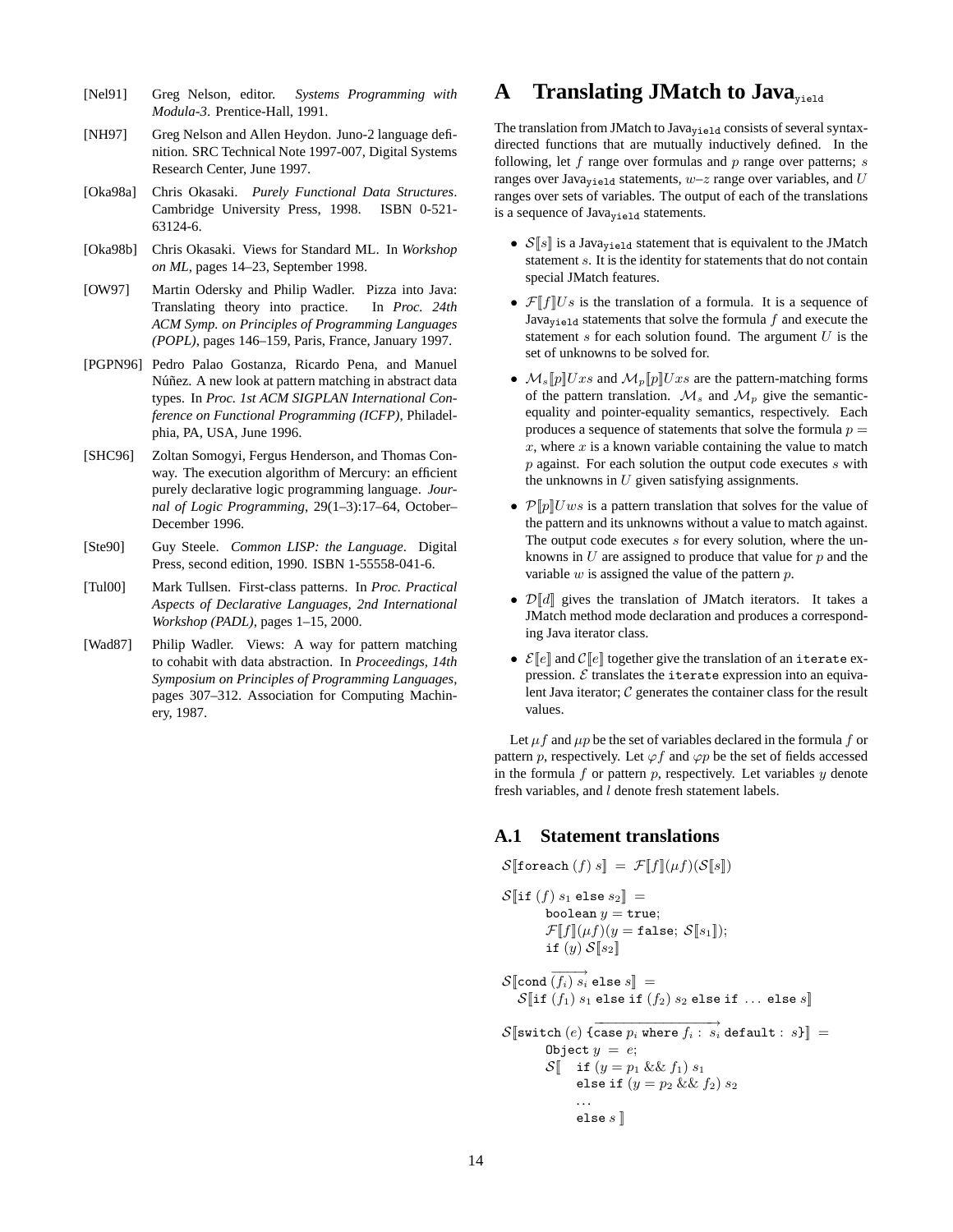## **A.2 Formula translations**

Formulas are assumed to be in canonical form.

 $\mathcal{F}[[f_1 \& \& f_2] \cup s =$  $\mathcal{F}\llbracket f_1 \rrbracket(U \cap \mu f_1)(\mathcal{F}\llbracket f_2 \rrbracket(U \setminus \mu f_1)s)$  $\mathcal{F}[f_1||f_2]Us = \mathcal{F}[f_1]Us$ ;  $\mathcal{F}[f_2]Us$  $\mathcal{F}[[f_1 \t{else} f_2]Us =$ boolean  $y = \text{true}$ ;  $\mathcal{F}[[f_1]]U(\{y = \texttt{false}; s; \})$ if  $(y)$   $\mathcal{F}[[f_2]]Us$  $\mathcal{F}[p_1 = p_2]Us =$ Object  $y$ ;  $\mathcal{P}[\![p_1]\!](U \cap \mu p_1)y(\mathcal{M}_s[\![p_2]\!](U \setminus \mu p_1)ys)$  $\mathcal{F}[p_1] == p_2]Us =$ Object y;  $\mathcal{P}\llbracket p_1 \rrbracket(U \cap \mu p_1) y(\mathcal{M}_p \llbracket p_2 \rrbracket(U \setminus \mu p_1)ys)$  $\mathcal{F}[p_1] = p_2 \mathcal{U}s =$ Object  $y_1, y_2$ ;  $\mathcal{P}[p_1](U \cap \mu p_1)y_1(\mathcal{P}[p_2](U \setminus \mu p_1)y_2(\text{if } (y_1 := y_2) s))$  $\mathcal{F}[\![p_1\; < \; p_2]\!]Us \;=\;$ τ<sup>1</sup> y1; τ<sup>2</sup> y2;  $\mathcal{P}[p_1](U \cap \mu p_1)y_1(\mathcal{P}[p_2](U \setminus \mu p_1)y_2(\{\text{if } (y_1 \lt y_2) s\}))$ where  $\tau_1$  and  $\tau_2$  are the types of  $p_1$  and  $p_2$ , respectively, and < can be replaced with  $\leq$ ,  $\geq$  and  $\geq$ .  $\mathcal{F}$ [single  $(f)$ ] $Us = l : \{\mathcal{F}$ [ $f$ ]] $U({s; \text{ break } l; })$ }

 $\mathcal{F}[\![f\! \overrightarrow{\text{trap}\,(\tau_i t_i) \{s_i; \text{resume}\,(\overrightarrow{f_i});\}}\overrightarrow{\text{catch}_j}]\!] U s\;=\;$ int  $y = 0$ ;  $\overrightarrow{\tau_i}$   $\overrightarrow{t_i}$  = null; try {  $\mathcal{F}[y = 0 \&\& f \mid y = i \&\& f_i \mid Us$  $\frac{10}{15}$   $\frac{10}{15}$   $\frac{10}{15}$   $\frac{10}{15}$   $\frac{10}{15}$   $\frac{10}{15}$   $\frac{10}{15}$   $\frac{10}{15}$   $\frac{10}{15}$   $\frac{10}{15}$   $\frac{10}{15}$   $\frac{10}{15}$   $\frac{10}{15}$   $\frac{10}{15}$   $\frac{10}{15}$   $\frac{10}{15}$   $\frac{10}{15}$   $\frac{10}{15}$   $\frac{1$ 

## **A.3 Pattern translations**

An expression with no unknowns can be evaluated directly:

$$
\mathcal{M}_s[p]\n\mathcal{D}xs = \{T_x \ y=p; \text{ if } (x.\text{equals}(y)) s\}
$$
\n
$$
\mathcal{M}_p[p]\n\mathcal{D}xs = \{T_x \ y=p; \text{ if } (x == y) s\}
$$
\n
$$
\mathcal{P}[p]\n\mathcal{D}ws = \{w=p; s\}
$$

Wildcards require no work and bind no variables:

 $\mathcal{M}$ [ $\lbrack \cdot \rbrack \emptyset xs = s$ 

If a variable w of type  $T_w$  is matched against a value in x of type  $T_x$ , a runtime check is introduced if  $T_w$  is not a supertype of  $T_x$ :

$$
\mathcal{M}[w]\{w\}xs = \text{ if } (x \text{ instance of } T_w) \{T_w w = (T_w)x; s\}
$$

Otherwise, the value can be assigned directly.

If a type T is matched against a value in x of type  $T_x$ , a runtime check is introduced if T is not a supertype of  $T<sub>x</sub>$ :

 $\mathcal{M}_p[\![T]\!]\emptyset xs = \text{ if } (x \text{ instance of } T) s$ 

Otherwise, the statement s can be executed directly.

 $\mathcal{M}_n$ [ $p_1$  as  $p_2$ ] $Uxs =$  $\mathcal{M}_p[\![p_1]\!](U \cap \mu p_1)x(\mathcal{M}_p[\![p_2]\!](U \setminus \mu p_1)xs)$   $\mathcal{M}_p[\![\tau.m(\overrightarrow{p_i})]\!] Uxs =$  $\mathcal{M}_p\llbracket \tau \: y \text{ as } y.m(\overrightarrow{p_i}) \rrbracket(U \cup \{\tau \: y\})xs$ 

 $\mathcal{M}_p$ [single(p)] $Uxs = l : {\mathcal{M}_p[p]}Ux({s; \text{ break } l; })$ 

 $\mathcal{P}[\text{single}(p)]Uws = l : {\{\mathcal{P}}[p]}Uw({s; \text{ break } l; \}})$ 

Built-in operators such as + and [ ] support pattern matching. For brevity, the semantic-equality pattern-matching semantics have been omitted.

$$
\mathcal{M}_p[\![e[p]\!]]Uxs =
$$
\n
$$
\begin{aligned}\n\text{Object}[1] \ y_a &= e; \\
\text{for (int } y_i &= 0; \ y_i < y_a.\text{length}; \ y_i++) \{ \\
\text{if } (x=y_a[y_i]) \ \mathcal{M}_p[\![p]\!]Uy_is \\
\} \\
\mathcal{P}[\![e[p]\!]]Uws &= \\
\text{Object}[1] \ y_a &= e; \\
\text{for (int } y_i &= 0; \ y_i < y_a.\text{length}; \ y_i++) \{ \\
w &= y_a[y_i]; \\
\mathcal{M}_p[\![p]\!]]Uy_is\n\}\n\end{aligned}
$$

$$
\mathcal{M}_p[\![-\mathcal{p}]\!]/Uxs =\\ \tau \ y = -x;\\ \mathcal{M}_p[\![\mathcal{p}]\!] Uys
$$

where  $\tau$  is the type of p and "-" can be replaced with "+" and """.

 $\mathcal{P}[-p]Uws =$  $\mathcal{P}[p]Uw({w = -w; s})$ where "-" can be replaced with "+" and "~".

For brevity only the semantics for additive patterns are shown. The semantics for other arithmetic patterns follow analogously.

 $\mathcal{M}_p$ [ $p_1 + p_2$ ] $Uxs =$  $\tau_1$   $y_1$ ;  $\tau_2$   $y_2$ ;  $\mathcal{P}[p_1](U \cap \mu p_1)y_1({y_2 = x - y_1; \mathcal{M}_p[p_2](U \setminus \mu p_1)y_2s})$ where  $\tau_1$  and  $\tau_2$  are the types of  $p_1$  and  $p_2$ , respectively.

 $\mathcal{P}[p_1 + p_2]Uws =$  $\tau_1$   $y_1$ ;  $\tau_2$   $y_2$ ;  $\mathcal{P}[p_1](U \cap \mu p_1)y_1(\mathcal{P}[p_2](U - \mu p_1)y_2(\{w = y_1 + y_2; s\}))$ where  $\tau_1$  and  $\tau_2$  are the types of  $p_1$  and  $p_2$ , respectively.

## <span id="page-14-0"></span>**A.4 Expression translations**

For simplicity, the checkpointing portion of the translation is elided.

$$
\mathcal{C}[\text{iterate } c(f)] = \text{class } c \text{ { }} \overline{\tau_i \ x_i}; \quad \text{ } \}
$$
\n
$$
\text{where } (\overline{\tau_i} \ \overline{x_i}) = \mu f.
$$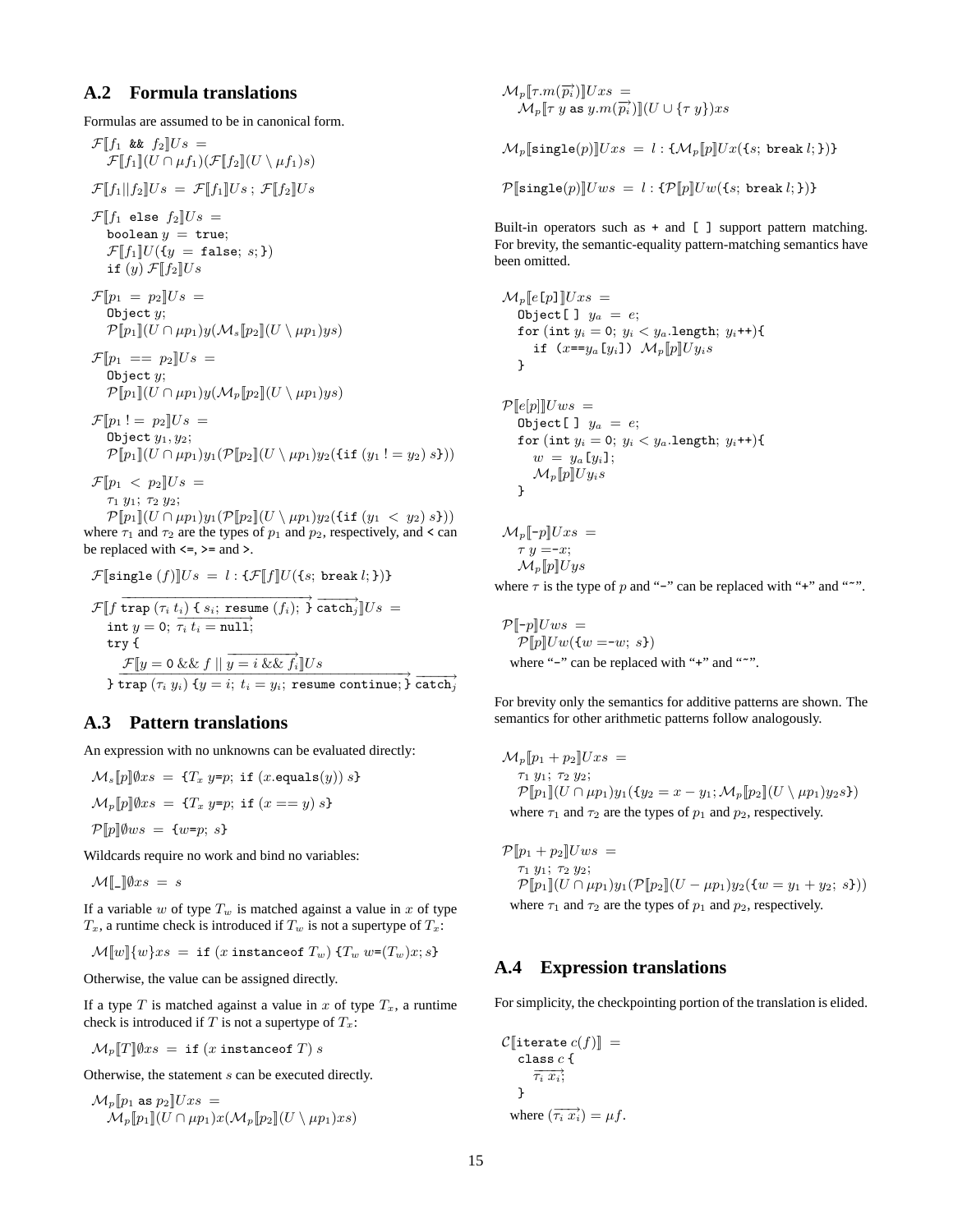```
\mathcal{E}[iterate c(f)] =
    new jmatch.runtime.Iterator() {
         \overrightarrow{\tau_i x_i};protected Object pack() {
            c result = new c();
             \overrightarrow{r}=\frac{1}{\text{const.}}\overrightarrow{x_i};
            return result;
        }
        protected boolean peek() {
            \overrightarrow{\tau_i}\ \overrightarrow{x_i}\mathcal{F}\llbracket f \rrbracket (\mu f) \{ \overrightarrow{x_i'} = x_i; \text{yield}; \ \}return false;
        }
        protected boolean findHandler() {
            // body filled in during translation from Java<sub>yield</sub>
        }
    }
  where (\overrightarrow{\tau_i} \overrightarrow{x_i}) = \mu f and x'_1, \ldots, x'_n are fresh variables.
```
This translation refers to the framework class jmatch.runtime.Iterator that contains code common to all JMatch iterators. The code for this class is given in Appendix [B.](#page-16-0)

## <span id="page-15-0"></span>**A.5 Methods**

Translation of method bodies defined as formulas is based on the  $F$  translation. Each time a solution is found to the unknowns of a backward mode, it is saved and control is yielded to the calling context.

```
\mathcal{D}[\texttt{boolean} \, p(\overrightarrow{\tau_i \, x_i}) \, \texttt{iterates}(U) \, (f)] \; =class p$U extends jmatch.runtime.Iterator {
           \tau_{u_i} $i; // unknown result values
           \overrightarrow{\tau_{\mathbf{k}_i} x_{\mathbf{k}_i}}// these store the known values
            \texttt{p$U}(\overrightarrow{\tau_{\texttt{k}_i}\ x_{\texttt{k}_i}}) { \overrightarrow{\texttt{this}.x_{\texttt{k}_i}=x_{\texttt{k}_i}} }
           public boolean peek() {
                \overrightarrow{\tau_{\mathbf{u}_i} x_{\mathbf{u}_i}}\mathcal{F}\llbracket f \rrbracket U(\{\overline{\texttt{this}}.\$i = x_{\texttt{u}_i}; \texttt{yield};\})return false;
           }
           protected boolean findHandler() {
                // body filled in during translation from Java_{yield}}
      }
where \{\vec{x}_{k_i}\}=U are known and \{\vec{x}_{u_i}\}=\{\vec{x}_i\}\setminus U are unknown.
```

```
\mathcal{D}[\texttt{boolean} \, p(\overrightarrow{\tau_i \, x_i}) \, \texttt{returns()}\, (f)]\, =boolean p(\overrightarrow{\tau_i}\ \overrightarrow{x_i}) {
         \mathcal{F}[[f]](\mu f)(return true;)
         return false;
    }
```
Correspondingly, a call to a predicate method in the forward mode is translated by solving for the arguments and performing the call for each set of arguments obtained:

```
\mathcal{F}[p(p_1,\ldots,p_n)]Us =\mathcal{P}[\![p_{a_1}]\!]U_1y_{a_1}(\mathcal{P}[p_{a_2}]U_2y_{a_2}(
        . . .
       \mathcal{P}[\![p_{a_n}]\!] U_n y_{a_n}if(p(y_1, \ldots, y_n)) s)
```
where:  $\{1, \ldots, n\} = \{a_1, \ldots, a_n\}$  $V_1 = U$ ,  $V_i = V_{i-1} \setminus \mu p_{a_{i-1}}, \ U_i = V_i \cap \mu p_{a_i} (1 \leq i \leq m)$ 

A call to a predicate method in a backward mode is translated as a loop that uses the iterator implemented by this method body:

$$
\mathcal{F}[p_0, f(p_1, \ldots, p_n)]Us =
$$
\n
$$
\mathcal{P}[p_{a_1}][U_1y_{a_1}(
$$
\n
$$
\mathcal{P}[p_{a_2}][U_2y_{a_2}(
$$
\n...\n
$$
\mathcal{P}[p_{a_m}][U_my_{a_m}(
$$
\n
$$
\text{jmatch. runtime.Iterator } I =
$$
\n
$$
\text{new } p \$M(y'_1, \ldots, y'_m);
$$
\n
$$
\text{Trrowable } e = \text{null};
$$
\n
$$
\text{while}^{\{I, e\}}_{\langle \tau_1, \ldots, \tau_r \rangle} (I.\text{advance}()) \{ \mathcal{M}[p_{b_1}][U'_1(I.\$1)(
$$
\n
$$
\mathcal{M}[p_{b_2}][U'_2(I.\$2)(
$$
\n...\n
$$
\mathcal{M}[p_{b_k}][U'_k(I.\$k)(s)...)) \}
$$
\n} if (e \text{instanceof } \tau'\_1) \text{ throw } (\tau'\_1) \text{e};\n
$$
\text{if (e instance of } \tau'_2) \text{ throw } (\tau'_2) \text{e};
$$
\n
$$
\text{if (e instance of } \tau'_1) \text{ throw } (\tau'_1) \text{e};
$$
\n
$$
\text{if (e != null) throw } \text{e}; ...)
$$

where:  $\{0, \ldots, n\} = \{a_1, \ldots, a_m, b_1, \ldots, b_k\}$  $\{\tau_1, \ldots, \tau_r\}$  are the interrupts handled by the iterator  $\{\tau'_1, \ldots, \tau'_t\}$  are the trap exceptions thrown by the iterator  $[y'_1, \ldots, y'_m] = [y_0, \ldots, y_n] \cap \{y_{a_1}, \ldots, y_{a_m}\}\$  $V_1 = U, V_i = V_{i-1} \setminus \mu p_{a_{i-1}}, U_i = V_i \cap \mu p_{a_i} (1 \leq i \leq m)$  $V'_1 = V_m \setminus \mu p_{a_m}, \ \ V'_i = V'_{i-1} \setminus \mu p_{b_{i-1}}, \ \ U'_i = V'_i \cap \mu p_{b_i}, \ (1 \leq i \leq m)$  $i \leq k$ 

The  $n + 1$  patterns to be evaluated are divided into those that are in a known position in the mode selected (indices  $a_1, \ldots, a_m$ ) and those that are not  $(b_1, \ldots, b_k)$ . The former are solved directly, as much in a left-to-right order as possible; the latter are matched using the results provided by the iterator  $p\$  M that implements the predicate method. The intersection of a list and a set is a new list whose elements are a set intersection but preserve the original order. The translation of pattern method invocations is similar.

The translation above includes code and annotations used for interrupt and trap exception dispatch. In the final translation output, the body of the while loop will save into e any trap exceptions thrown by  $I$  and break out of the loop. Thus, to facilitate the translation of raise statements in the final translation to Java, the while loop is annotated with the variable  $I$  that contains the iterator object, the variable  $e$  that is to store the trap exceptions, and the set of interrupts supported by the iterator.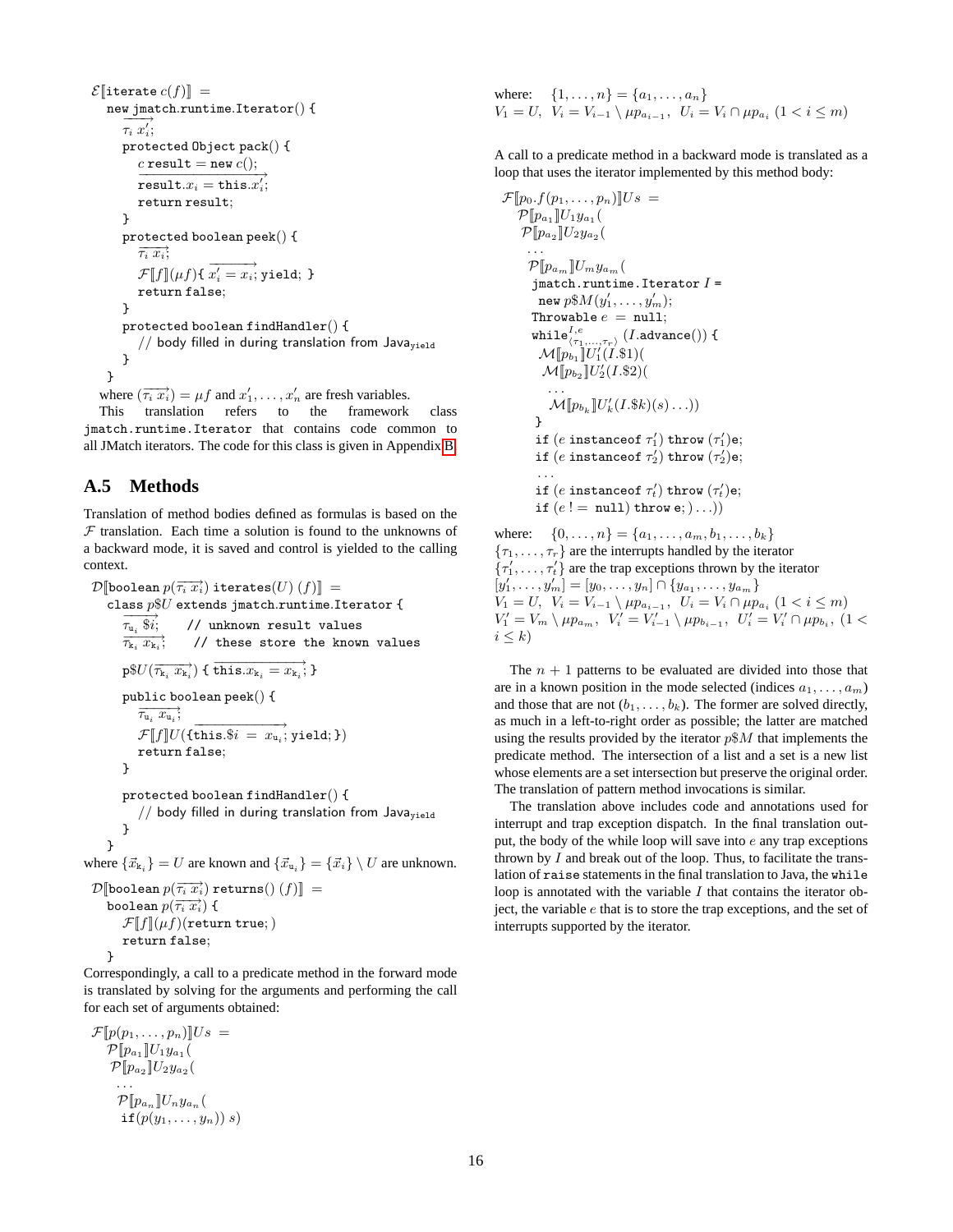# <span id="page-16-0"></span>**B Iterator Framework Class**

The translations for iterate expressions in Appendix [A.4](#page-14-0) and methods in Appendix [A.5](#page-15-0) refer to the following class that contains code common to all JMatch iterators.

```
package jmatch.runtime;
public abstract class Iterator {
  protected boolean advanced; // Whether the iterator has advanced via a hasNext() call.
  protected boolean haveNext; // The cached result of hasNext().
  protected boolean removeSupported;
  protected Throwable thrown; // The exception that needs to be handled.
  protected Object raised; // The interrupt that needs to be handled.
  public int $state$;
  public int $yieldpt$;
  public int $resumept$;
  public Iterator() {
    this.raised = this.thrown = null;
     advanced = false;
  }
  public boolean hasNext() {
    if (advanced) return haveNext;
    if (removeSupported) checkpoint();
    advanced = true;
    return haveNext = advance();
   }
   public Object next() {
    if (advanced ? !hasNext : !advance()) throw new java.util.NoSuchElementException();
     advanced = false;
    return pack();
   }
   public void remove() {
    if (!removeSupported) throw new UnsupportedOperationException();
     if (advanced) { advanced = false; restoreState(); }
    Throwable t = \text{trap(new jmatch.runtime.Remove())};if (t instanceof RuntimeException) throw (RuntimeException)t;
     if (t != null) throw new jmatch.runtime.TrapException(t);
   }
  public boolean advance() {
    try {
      return peek();
    } catch (RuntimeException e) {
      throw e;
    } catch (Throwable t) {
      throw new jmatch.runtime.Error(t);
     }
   }
   /** Handles the given trap and returns any resulting exception. */
   public Throwable trap(Object trap) {
     if (trap == null) return new NullPointerException();
    raised = trap; thrown = null;
    try {
      if (!findHandler()) {
        raised = null;
         return new jmatch.runtime.Error("unhandled trap: " + trap);
      }
      peek();
    } catch (Throwable t) {
      return t;
    }
   }
```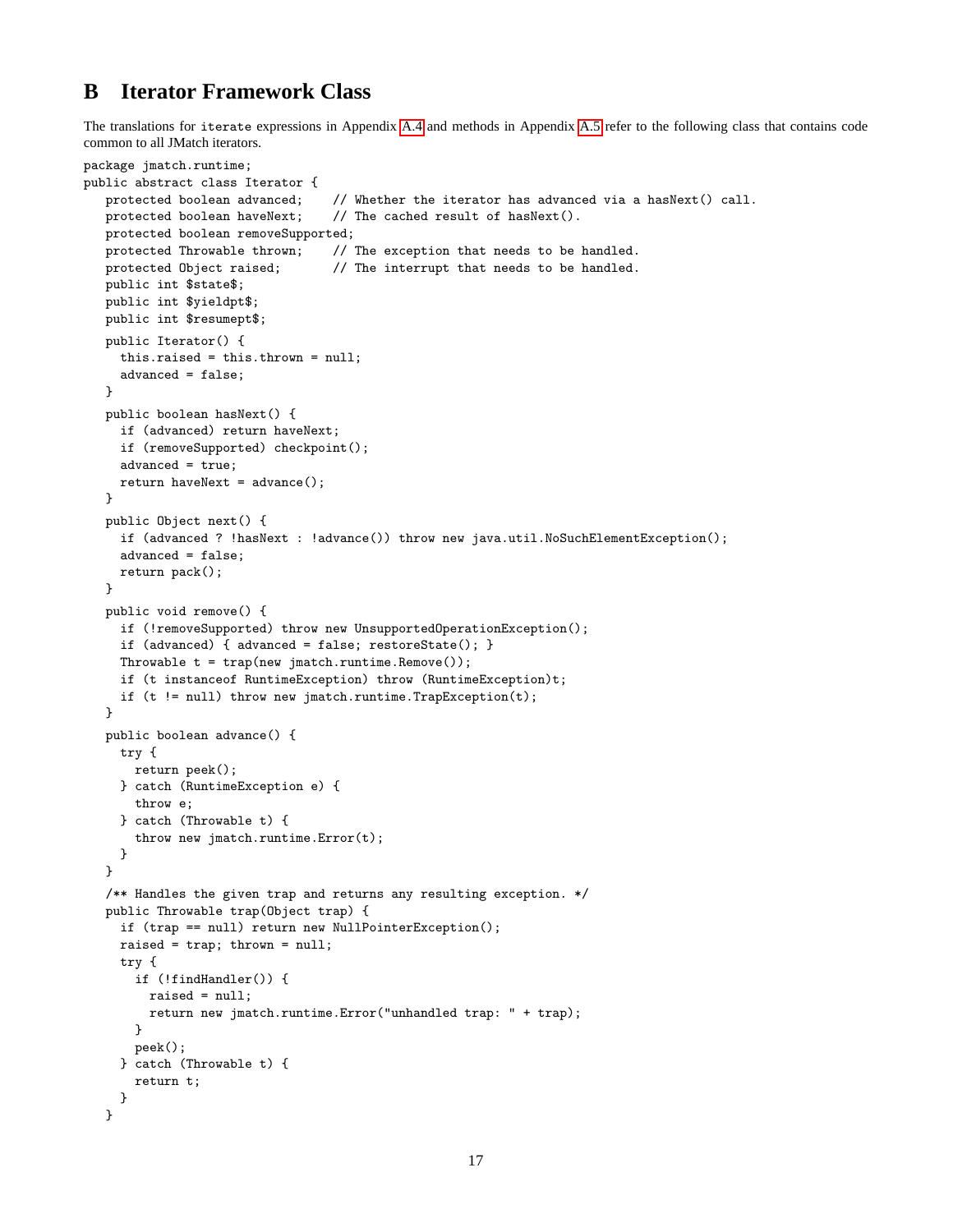```
/** Packs the iterator's output data into a single object. */
protected Object pack() { return null; }
/**
* Advances the iterator state. Returns true iff there is a next element. Throws any unhandled
 * exceptions.
*/
protected abstract boolean peek() throws Throwable;
/**
* Sets up the internal state of the iterator to handle the interrupt in "raised" or
* the exception in "thrown". Returns true iff an appropriate handler was found.
*/
protected abstract boolean findHandler();
protected void checkpoint() { ... }
protected void restoreState() { ... }
```
# <span id="page-17-0"></span>**C Translating Java**yield **to Java**

}

The form of the output of this translation is shown in Figure [6.](#page-10-2) Table [1](#page-18-0) gives the inputs and outputs of the translation function. The final Java translation of an iterator body s is obtained by evaluating

 $(n, s', h, L) = \mathcal{T}[\![s]\!](\{t\}) 1\{b = 0, c = 0, \text{try} = \text{unit}, \text{rb} = 0, \text{rc} = 0, \text{handler} = (\lambda \tau.(\epsilon, \epsilon, 0))\}.$ 

The resulting statements  $s'$  become part of the body of the peek method, whereas the statements  $h$  become part of the body of the findHandler method:

```
public boolean peek() {
  while (true) {
    try {
      switch ($state$) {
        case 0: s'}
    } catch (Throwable $t$) {
      $thrown$ = $t$;if (!findHandler()) throw $t$;
      continue;
    } } }
                                                       public boolean findHandler() {
                                                         while (true) {
                                                           switch ($state$) {
                                                             h
                                                             default:
                                                                $state$ = $yieldpt$;return false;
                                                           } } }
```
This translation is different from what is implemented in the JMatch compiler. The prototype implementation includes a few optimizations, including an important *tail-yield* optimization needed for good asymptotic performance [\[LM05\]](#page-12-10). A simplified version of the translation is provided here to illustrate the semantics of Javayield.

#### **Statement sequencing**:

```
\mathcal{T}[[s_1; s_2]]j_s nr =let
        (n_1, s_1', h_1, L_1) = \mathcal{T}[\![s_1]\!] ({$state$ = n; continue;})(n+1)r(n_2, s'_2, h_2, L_2) = \mathcal{T}[\![s_2]\!] j_s n_1 rin
        (n_2,s'_1case n: s'_2,h_1; h_2, n :: Lend
```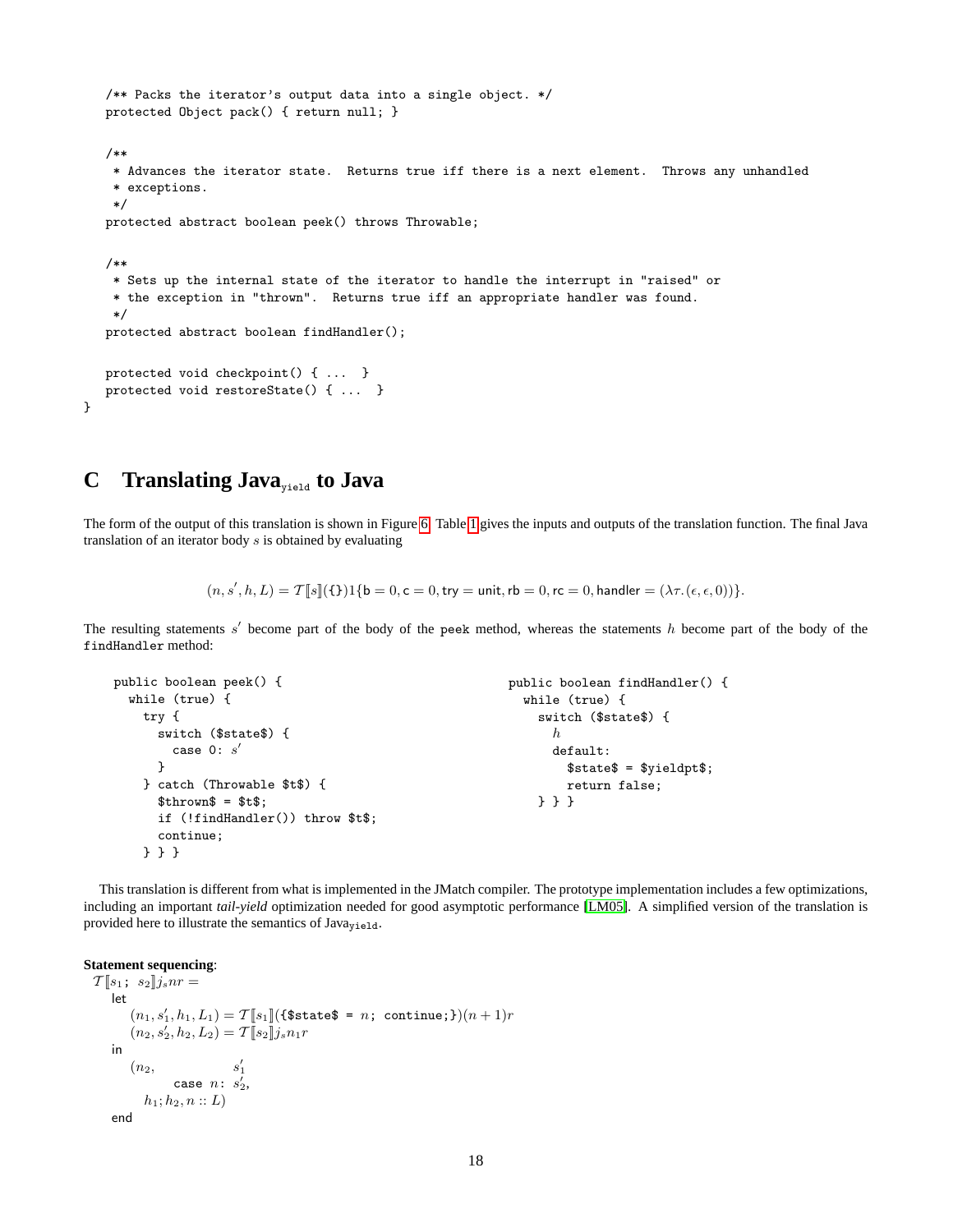| Inputs:                                                             |                                                                                        |
|---------------------------------------------------------------------|----------------------------------------------------------------------------------------|
| Java <sub>yield</sub>                                               | The Java <sub>vield</sub> statement to translate.                                      |
| Java                                                                | Java code to be inserted after the translation of the Java <sub>yield</sub> statement. |
| int                                                                 | The next unused case label.                                                            |
| $\{b : int,$                                                        | The case label targets for unlabeled break statements. For simplicity,                 |
|                                                                     | we omit the treatment of labeled breaks and continues.                                 |
| $c:$ int.                                                           | The case label targets for unlabeled continue statements.                              |
| try : $int + unit$ ,                                                | The case label for the innermost try block containing the $Javayield$ state-           |
|                                                                     | ment being translated.                                                                 |
| rb: int,                                                            | The case label target for resume break statements.                                     |
| rc: int.                                                            | The case label target for resume continue statements.                                  |
| handler : $\kappa \rightarrow$ String $\times$ String $\times$ int} | A function for finding the handler for a raised interrupt. It maps the                 |
|                                                                     | interrupt type to:                                                                     |
|                                                                     |                                                                                        |
|                                                                     | • the name of the variable holding the iterator that will handle the                   |
|                                                                     | interrupt,                                                                             |
|                                                                     | • the name of the variable to which any resulting trap exceptions                      |
|                                                                     | should be assigned, and                                                                |
|                                                                     |                                                                                        |
|                                                                     | • the case label to which control should be transferred if a trap excep-               |
|                                                                     | tion is thrown.                                                                        |
|                                                                     |                                                                                        |
| <b>Outputs:</b>                                                     |                                                                                        |
| int                                                                 | The next unused case label.                                                            |
| Java                                                                | The translated $Java_{yield}$ statement with the Java code applied. This is the        |
|                                                                     | main output of the translation.                                                        |
| Java                                                                | A series of Java statements to be included in the body for the                         |
|                                                                     | findHandler() method.                                                                  |
| int list                                                            | The set of case labels used to translate the top-level block in the given              |
|                                                                     | Java <sub>yield</sub> statement.                                                       |

<span id="page-18-0"></span>Table 1: The signature of the Java<sub>yield</sub> translation function.

```
If:
  \mathcal{T}[\![\texttt{if}\!(\mathit{e})\!;\mathit{s}_1\!;\texttt{else}\!;\mathit{s}_2]\!]\!]\mathit{j}_s r =let
           (n_1, s'_1, h_1, L_1) = \mathcal{T}[\![s_1]\!] ({$state$ = n+1; continue;})(n+2)r\mathcal{L}(n_2, s_2', h_2, L_2) = \mathcal{T} \llbracket s_2 \rrbracket (\{\texttt{\$state\$ = n+1$}; \ \ \texttt{continue}; \}) n_1 rin
           (n_2, if (e) {$state$ = n; continue; }
                                            s_2'case n: s'_1case n+1: j_s,
              h_1; h_2, [n, n+1] \cdot L_1 \cdot L_2)end
```
## **Branching**:

```
\mathcal{T}[\text{break}]\text{J}_s n r = (n, \{\text{\$state}\}\text{\$ = \#b $r$}; \text{ continue}; \}, \epsilon, [\ ])\mathcal{T}[continue]j_{s}nr = (n, {\text{f}}\text{state}\text{*} = \text{\#c } r; \text{ continue}; \}, \epsilon, [\ ] )
```
## **Return**:

```
\mathcal{T}[\hspace{-1.5pt}[ \texttt{return} ]\hspace{-1.5pt}] j_snr =(n+2, \ldots) case n: $yieldpt$ = $state$ = n+1;
                                 return true;
                case n+1: return false;,
      \epsilon, [n, n+1]
```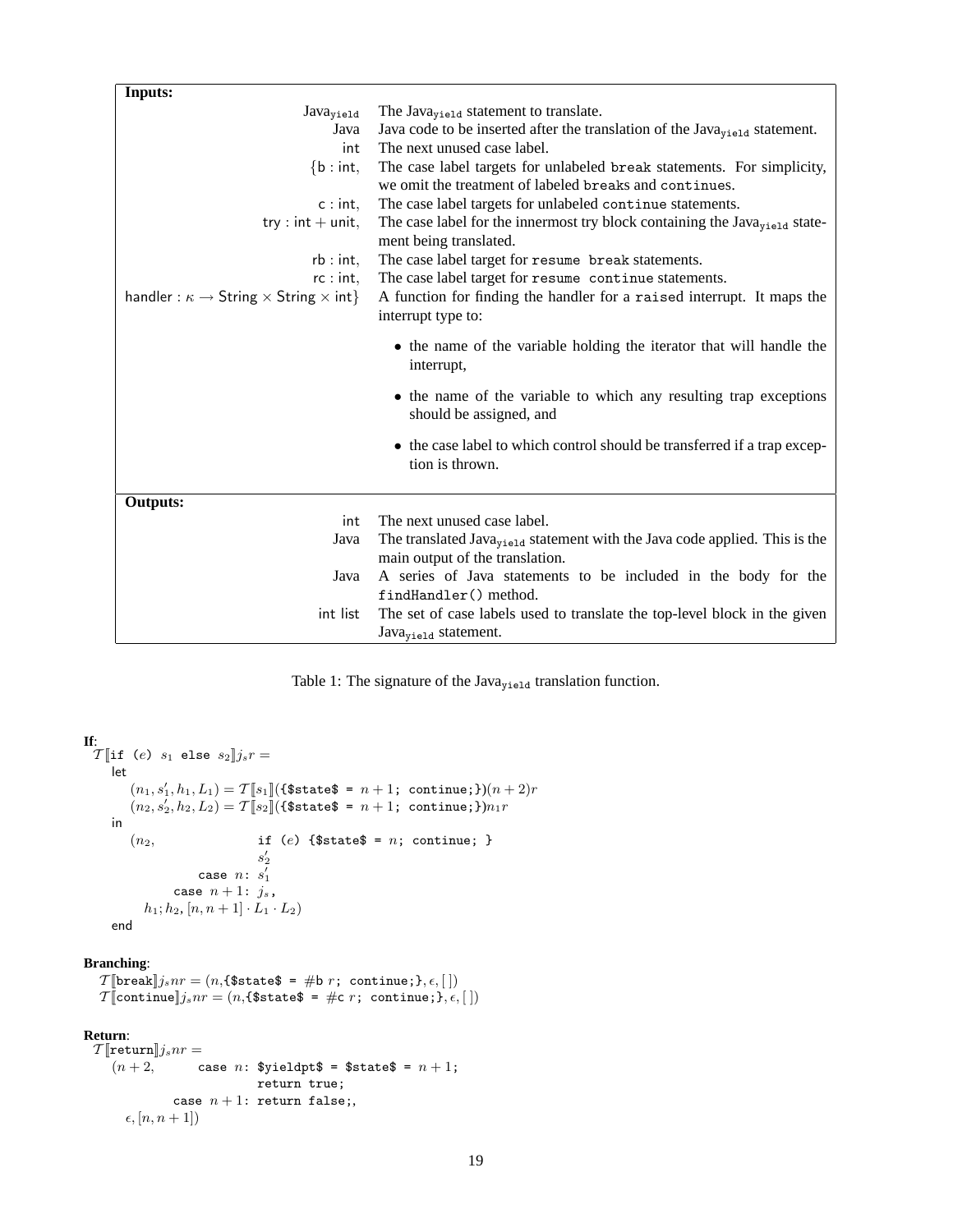```
Yield:
 \mathcal{T} [yield]j_s n r =(n+2, \ldots) case n: $yieldpt$ = $state$ = n+1;
                            return true;
              case n+1: j_s,
      \epsilon, [n, n+1]
```

```
Raise:
 \mathcal{T}[raise e]j_{s}nr =let
         (p, t, n') = (\# \text{handler } r) \tau_ein
         (n, if ((t = p.train(e)) != null) {$state$ = n'; continue; }
             i_s\epsilon, [\ ]end
```
## **Try**:

```
T[[try {s}} catch (\tau_1 \ x_1) \ \{s_1\} catch (\tau_2 \ x_2) \ \{s_2\} \dotscatch (\tau_k \ x_k) \ \{s_k\}catch (trap \tau_{k+1} x_{k+1}) \{s_{k+1}\}\right\} catch (trap \tau_{k+2} x_{k+2}) \{s_{k+2}\}\dotscatch (trap \tau_m x_m) \{s_m\}trap (\tau_{m+1} \ x_{m+1}) \{s_{m+1}\}\trap (\tau_{m+2} \ x_{m+2}) \{s_{m+2}\}\dotstrap (\tau_p \ x_p) \{s_p\}]j_snr =let
      fall\_through =case t of unit \Rightarrow {return false;}
            | int i \Rightarrow {$state$ = i; continue;}
         end
       (n', s', h, L) = \mathcal{T}[\![s]\!]( {\text{fstate}} \equiv n + p + 2; \text{ continue}; \} )(n + p + 3)(r[try \mapsto n])(n_1, s_1', h_1, L_1) = \mathcal{T}[\![s_1]\!] ({$state$ = n+1; return true;})n'(r[rb \mapsto n+p+2][r \mapsto n])(n_2, s_2', h_2, L_2) = \mathcal{T}[\![s_2]\!] ({$state$ = n+1; return true;})n_1(r[rb \mapsto n+p+2][r \mapsto n]). . .
       (n_p, s'_p, h_p, L_p) = \mathcal{T}[\![s_p]\!]({$state$ = n+1; return true;})n_{p-1}(r[rb \mapsto n+p+2][rc\mapsto n])
   in
       (n_p, \hspace{1cm} \text{case} \hspace{1cm} n \colon \hspace{1cm} s'case n+1: \text{state}\ = n+p+2; continue;
                      case n+2: \tau_1 x_1 = (\tau_1) $thrown$; s'_1case n+3: \tau_2 x_2 = (\tau_2) $thrown$; s'_2.
                                    .
                                    .
                case n+m+1: \tau_m x_m = (\tau_m) $thrown$; s'_mcase n + m + 2: \tau_{m+1} x_{m+1} = (\tau_{m+1}) $signal$; s'_{m+1}case n + m + 3: \tau_{m+2} x_{m+2} = (\tau_{m+2}) $signal$; s'_{m+2}.
                                    .
                                    .
                 case n+p+1: \tau_p x_p = (\tau_p) $signal$; s'_pcase n + p + 2: j_s,
         h; h_1; \ldots; h_p;case n:
                      case n+1:
                          case L: if ($thrown$ instanceof \tau_1) $state$ = n+2;
                                      else if ($thrown$ instanceof \tau_2) $state$ = n+3;
                                      else ...if ($thrown$ instanceof \tau_m) $state$ = n + m + 1;
                                      else if ($signal$ instanceof \tau_{m+1}) $state$ = n + m + 2;
                                      else ...if ($signal$ instanceof \tau_p) $state$ = n+p+1;
                                      else fall_through
                                      return true;,
         [n+2, n+3, \ldots, n+k+1] \cdot L_1 \cdots L_p
```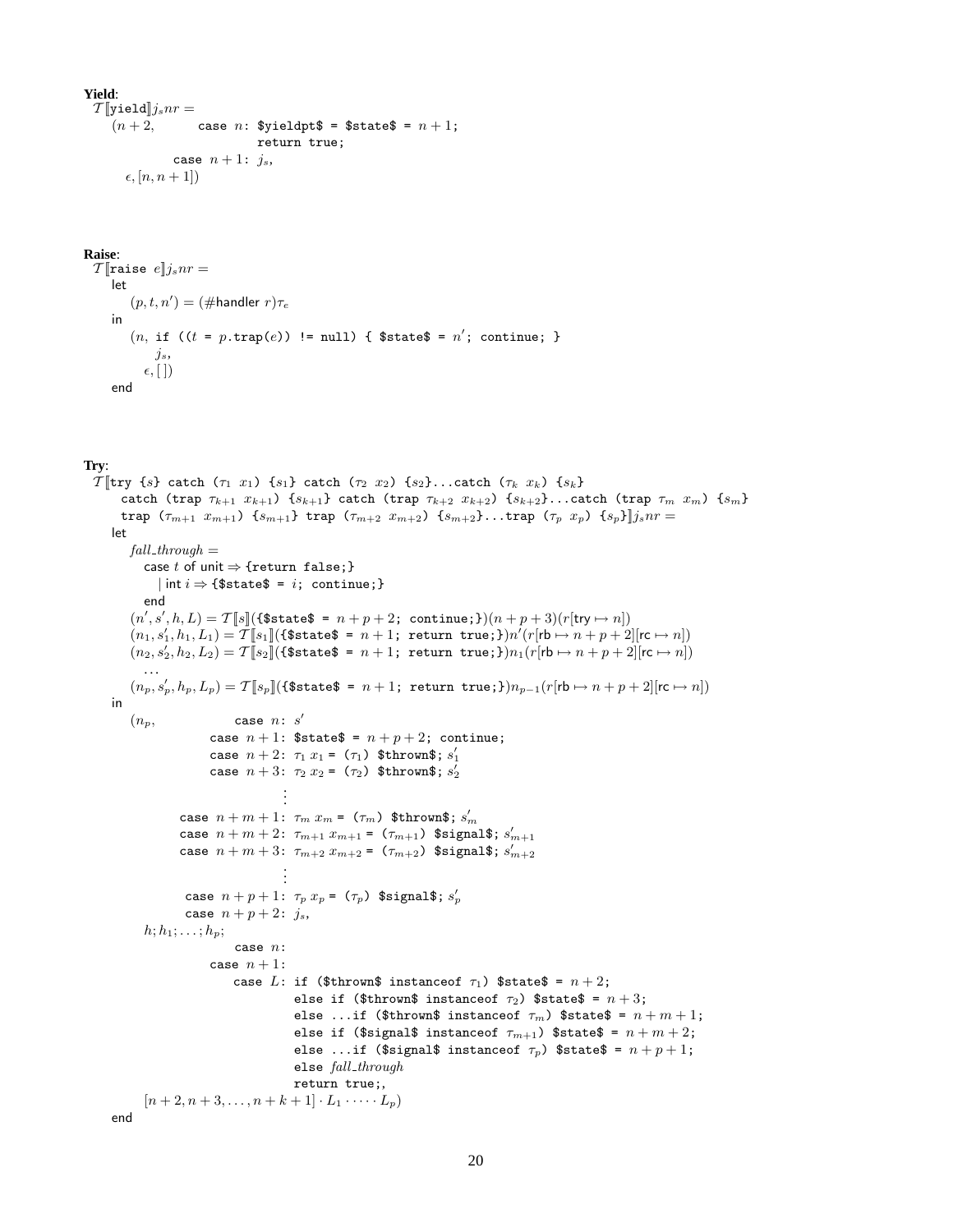#### **Resume**:

```
T[resume yield]j_snr = (n,\{\text{\$state\$ = \$yield}pt\$, return true;\},\epsilon, [\ ] )For R \in \{break continue, yield\}:
      T [[resume R trap (\tau_1 x_1) \{s_1\} \dotstrap (\tau_k x_k) \{s_k\}]j_s nr =let
             fall\_through =case #try r of unit \Rightarrow {return false;}
                  | int i \Rightarrow {$state$ = i; continue;}
               end
             set\_resumept =case R of yield \Rightarrow {$resumept$ = $yieldpt$;}
                  |\Rightarrow \epsilonend
             set\_state =case R of break \Rightarrow {$state$ = #rb r;}
                  | continue \Rightarrow {$state$ = #rc r;}
                  | yield ⇒ {$state$ = $resumept$;}
               end
             (n_1, s'_1, h_1, L_1) = \mathcal{T}[\![s_1]\!] \epsilon (n + k + 2)r(n_2, s'_2, h_2, L_2) = \mathcal{T}[\![s_2]\!] \epsilon n_1 r. . .
             (n_k, s'_k, h_k, L_k) = \mathcal{T}[\![s_k]\!] \epsilon n_{k-1}rin
             (n_k, \ldots, n: set\_resumept$yieldpt$ = $state$ = <math>n+1;</math>return true;
                           case n + 1: set\_statecontinue;
                           case n+2: \tau_1 x_1 = (\tau_1) $signal$; s'_1case n+3: \tau_2 x_2 = (\tau_2) $signal$; s'_2.
                                         .
                                         .
                       case n + k + 1: \tau_k x_k = (\tau_k) $signal$; s'_k,
               h_1; \ldots; h_k;case n + 1: if ($signal$ instanceof \tau_1) $state$ = n + 2;
                                           else if ($signal$ instanceof \tau_2) $state$ = n+3;
                                           else ...if ($signal$ instanceof \tau_k) $state$ = n + k + 1;
                                           else fall_through
                                           return true;,
               [n, n+2, \ldots, n+k+1] \cdot L_1 \cdots L_kend
```

```
Loops:
 \mathcal{T} do s while e jsnr =
    let
        (n', s', h, L) = \mathcal{T}[\![s]\!] ({$state$ = n + 1; continue;})(n + 3)(r[b \mapsto n][c \mapsto n + 1])in
        (n^{\prime}% )^{2}, case n: s'case n+1: if (e) { $state$ = n$; continue; }
               case n+2: j_s,
          h, [n, n+1, n+2] \cdot Lend
```